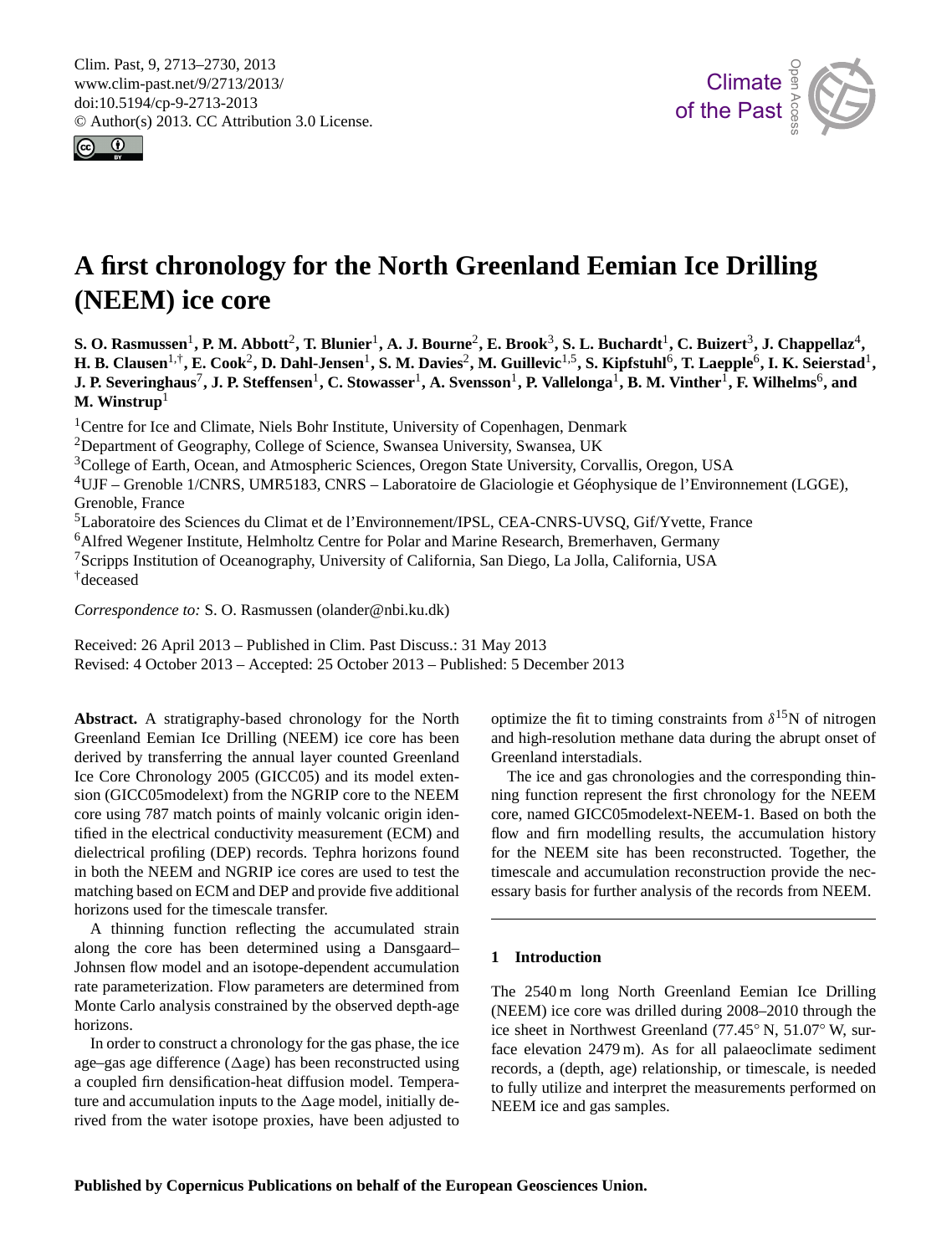The present-day annual snow accumulation at the NEEM site is 0.22 m ice equivalent and, therefore, the core has annual layering similar to the GRIP and GISP2 ice cores. Once high-resolution measurements from the NEEM core become available, annual layer identification in the NEEM core may be undertaken either by the manual identification of annual layers as performed on data from the DYE-3, GRIP, and NGRIP cores in the construction of the Greenland Ice Core Chronology 2005, hereafter GICC05, (Vinther et al., 2006; Rasmussen et al., 2006), or by automated methods (Winstrup et al., 2012).

At this point, however, data for annual layer identification are not available. Thus, to provide a first timescale for the NEEM core, the GICC05 timescale and its model extension GICC05modelext is adopted *as is* from the NGRIP core using linear interpolation between common reference horizons, or *match points*, as identified from the electrical conductivity measurement (ECM), dielectrical profiling (DEP), and tephra records of the two cores.

Analysis of several ice- and gas-based records from the NEEM core shows that the lower parts of the core, which contain ice from the Eemian interglacial, have been subject to folding, but no such discontinuities have been identified in the upper 2203.6 m of the core (NEEM community members, 2013). The GICC05modelext timescale only extends to about 122 ka b2k (thousand years before 2000 CE, Wolff et al., 2010) – corresponding to the lower limit of the NGRIP core – and therefore does not cover the entire NEEM Eemian record. The lower section of the NEEM core below 2203.6 m, having complex stratigraphy, was therefore tied to the Antarctic EDML1 timescale by NEEM community members (2013) using the methane (CH<sub>4</sub>) and  $\delta^{18}O_{air}$  records (Capron et al., 2010).

The work presented here focuses entirely on the stratigraphically uncompromised section of the NEEM core, where it is reasonable to assume the existence of an unambiguous and continuous mapping between NEEM and NGRIP depths, which allows us to align common patterns of peaks in the ECM and DEP records of the two cores.

# **2 Data**

This work is based on the transfer of the existing GICC05modelext timescale, and on previously unpublished ECM and DEP data sets as well as a number of tephra horizons. The data used for the  $\triangle$ age calculations in Sect. 3.4 are presented by Chappellaz et al. (2013) and Guillevic et al. (2013).

# **2.1 The GICC05 and GICC05modelext timescales**

Annual layers can be identified in all deep ice cores from Greenland, and due to differences in accumulation rates, ice thickness, temperature, ice flow conditions, and availability of data in sufficient resolution, different deep ice core records are best suited for annual layer identification in different age or depth ranges. For example, with a present-day annual accumulation of 0.56 m of ice equivalent, the DYE-3 ice core is optimal for dating the most recent millennia as the DYE-3  $\delta^{18}$ O record contains a well-developed annual signal reflecting the seasonal temperature variation. However, the high accumulation rates lead to faster thinning of layers with depth (Vinther et al., 2006). In contrast to DYE-3, the present-day annual accumulation at the NGRIP site of 0.19 m of ice equivalent means that the NGRIP  $\delta^{18}$ O record only marginally resolves the annual layers even at the top of the core. However, the combination of the availability of highresolution continuous flow analysis (CFA) impurity records and comparably low thinning rates in the glacial section due to bottom melting mean that the annual layer thickness remains above 1 cm allowing annual layer identification back to approximately 60 ka b2k (Svensson et al., 2008).

The idea behind the design of the GICC05 timescale is to exploit these differences, creating a multi-core timescale based on layer counting, using those cores and records that optimally resolve the annual layers at a given time period. The resulting timescale is based on identification of annual layers in  $\delta^{18}O$  records in the top section, using parallel data from DYE-3 (most recent 8.3 ka), GRIP (most recent 3.8 ka), and NGRIP (most recent 1.8 ka) linked together using common volcanic signatures (Vinther et al., 2006). Between 11.7 ka b2k (the onset of Holocene) and 7.9 ka b2k, GRIP high-resolution CFA records of ammonium, hydrogen peroxide, and calcium ions were used for annual layer counting supplemented by short sections of GRIP  $\delta^{18}$ O data. In the section older than 10.3 ka b2k, the multi-component NGRIP data set is also available (Rasmussen et al., 2006). In the Holocene many different data series have been used and overlaps between the different data series ensure maximum consistency.

Glacial annual layer thicknesses are much smaller than Holocene values due to low glacial accumulation rates and flow-induced thinning and therefore only the NGRIP CFA, ECM and visual stratigraphy (VS) data can be used for annual layer identification in the glacial (Andersen et al., 2006b; Svensson et al., 2006, 2008). Beyond 60 ka b2k, the counted GICC05 timescale is extended with the modelled *ss09sea06bm* timescale (North Greenland Ice Core Project members, 2004) shifted 705 yr towards younger ages to ensure continuity (Wolff et al., 2010). The combined timescale has later been named GICC05modelext, and annual layer counting across Greenland Stadial 22 (GS-22) using new high-resolution CFA data largely confirms the validity of the GICC05modelext estimates of the duration of GS-22 (Vallelonga et al., 2012).

With the aim of providing a common chronological framework for the Greenland cores, the GICC05 timescale has been transferred to the Renland and Agassiz ice cores (Vinther et al., 2008) and to the GRIP and GISP2 ice cores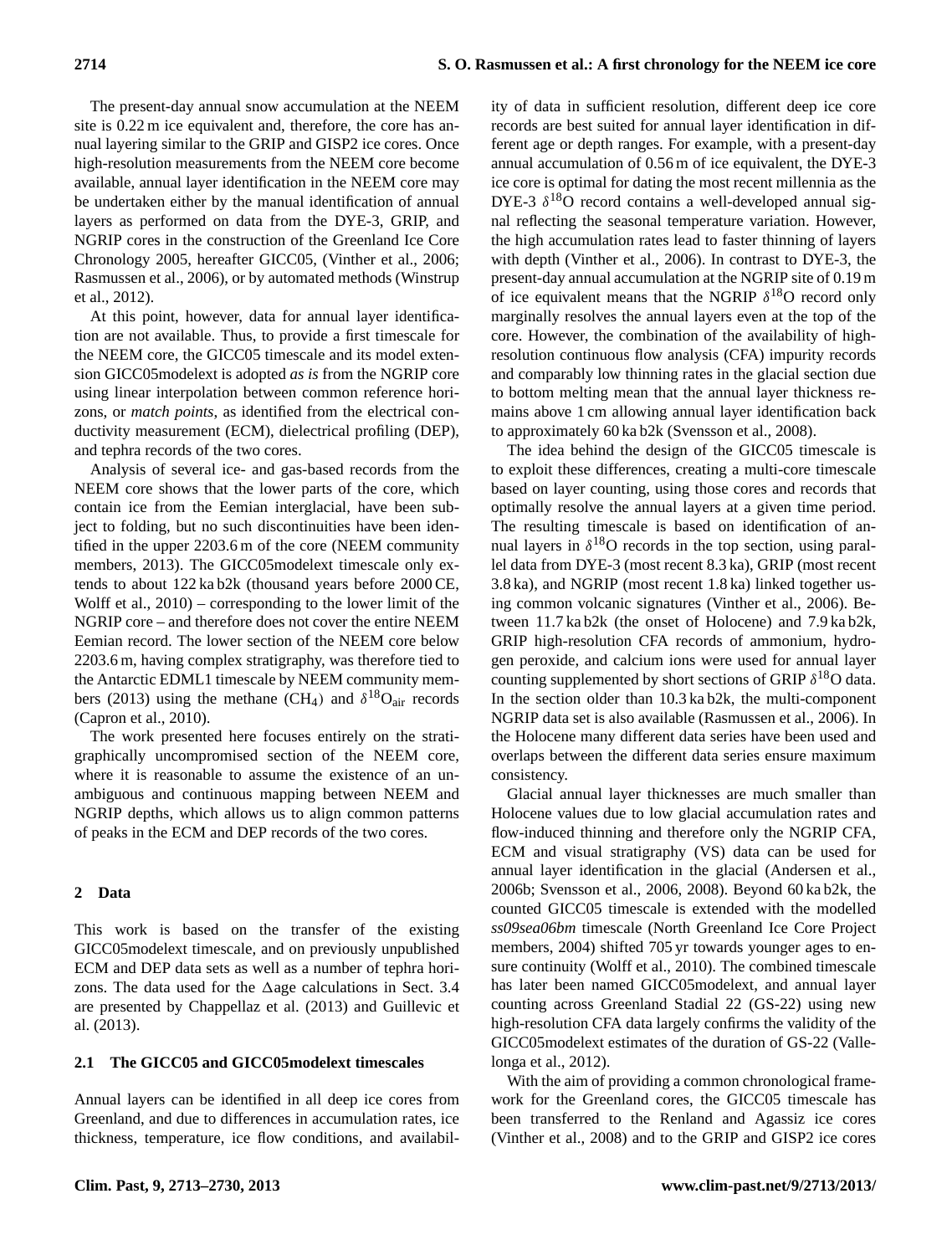in the interval 32.45–11.7 ka b2k (Rasmussen et al., 2008) and further extended to 48 ka b2k for GRIP in Blockley et al. (2012) using an approach similar to the one applied here. Ongoing work will extend the GICC05modelext to the full length of the stratigraphically uncompromised sections of the GRIP and GISP2 cores, and GICC05 ages are also used in integrated inverse modelling efforts aiming at constructing a common chronological framework for Antarctic and Greenland ice cores (Lemieux-Dudon et al., 2010; Veres et al., 2012)

Once more data become available, NEEM data can potentially contribute to the refinement of the GICC05modelext timescale, especially in the section older than approximately 7.5 ka b2k. Here the resolution of the DYE-3  $\delta^{18}$ O record becomes increasingly marginal for resolving annual layers, and even when the GRIP CFA data becomes available in the section older than 7.9 ka, the robustness of the annual layer count is adversely influenced by the fact that the GRIP CFA set consists of only two independent parameters at moderate resolution. The section from about 10.3 ka b2k (deeper than which NGRIP CFA measurements are available) to 7.5 ka b2k is the weakest section data-wise, and although this time period is partially overlapping with the brittle zone in the NEEM core, there is potential for a strengthening of the annual layer identification across this interval once NEEM data are available. Another potential addition to the GICC framework based on NEEM data is semi-automatic and objective annual layer identification using VS and CFA data, possibly in parallel between the NEEM and NGRIP cores, for example, using the method developed by Winstrup et al. (2012).

The uncertainty in GICC05 annual layer identification is given as the so-called maximum counting error (MCE) derived from the number of uncertain annual layers, each counted as  $1/2 \pm 1/2$  yr. Comparisons with other palaeoclimate records indicate that the GICC05 has little or no systematic bias and confirms that the MCE probably is a conservative estimate of the total age uncertainty of the timescale (Svensson et al., 2008). In this work, we follow the same notation and report all GICC05 ages with corresponding MCE values. It should be stressed that the MCE is not a Gaussian uncertainty measure and that MCE values strictly speaking cannot be compared to Gaussian-style dating uncertainties of other records. However, in the absence of a more appropriate uncertainty estimate, we recommend that the MCE is regarded as the  $2\sigma$  uncertainty of GICC05 in cases where Gaussian uncertainties are needed (Andersen et al., 2006b).

## **2.2 Electrical conductivity measurements (ECM)**

Electrical conductivity measurements (ECM) were conducted in the field during the NGRIP (Dahl-Jensen et al., 2002) and NEEM ice core campaigns. For both cores, the ECM set-up and procedure are similar to the one described in Hammer (1980): first, a flat surface along the depth axis of the ice core is polished with a microtome knife to produce a level and freshly cleaned surface. The hand-held ECM instrument consists of a pair of brass electrodes spaced ∼ 1 cm apart, between which a DC voltage difference of 1250 V is maintained. This device is moved along the ice in a steady fashion, while maintaining a constant pressure of the electrodes onto the ice surface. The electrical field causes  $H^+$ ions in the ice to be displaced resulting in a transient displacement current which is measured. Steady movement of the ECM instrument over the ice surface prevents the ice from being polarized leading to a reduced current over time (Hammer, 1980). Based on comparisons to high-resolution chemistry measurements, it has been established that the recorded ECM signal is almost entirely a response to the acidic components of the ice, even in the presence of large concentrations of neutral salt (Moore et al., 1992). Hence, ECM is a fast and non-destructive technique for providing a high-resolution acidity profile for the ice core.

The ECM technique is often used as one of the primary tools for establishing an event stratigraphy for volcanic eruptions, which are detectable as high-acidity layers in ice cores. ECM was recorded continuously along the NGRIP and NEEM ice cores. For NGRIP, the upper part (down to 1372 m) of the ECM profile was measured on the NGRIP1 core, whereas the lower part (1346–3085 m) is based on data from the NGRIP2 core. Inaccuracies in the logging of the NGRIP cores have given rise to a small offset (∼ 0.43 m) between corresponding volcanic events recorded in the two cores in the overlapping section, with NGRIP1 data being assigned the greater depth (Hvidberg et al., 2002).

## **2.2.1 Calibration**

The ECM signal is temperature dependent and was calibrated to a standard temperature of −14 ◦C by using an Arrhenius law with an activation energy of 0.23 eV (Neftel et al., 1985).

The exact conversion between ECM and ice acidity is ambiguous. Even for a specific set of electrodes, the data display a large amount of scatter, and several calibration curves have been suggested based on measured  $H^+$  ion concentrations. The initial calibration curve suggested by Hammer (1980) uses a square-law relationship, but the appropriate parameters in this calibration seem to be ice-core dependent (Moore et al., 1992). This is partly a result of different ambient conditions and operational differences (e.g. pressure applied to the electrodes) during measurements. Also, the exact procedures concerning storage and cleaning of the ice core surface may play a role. For the NGRIP and NEEM cores, many operators have been in charge of the ECM measurements, and the ice core was subjected to varying conditions. Hence, the calibration is likely to be variable with depth. Here, the ECM current  $i$  (in  $\mu$ A) has been converted to ice acidity (in  $\mu$ equiv. H<sup>+</sup> kg<sup>-1</sup>) using the relationship [H<sup>+</sup>] =  $0.045 \times i^{1.73}$  as suggested by Hammer (1980).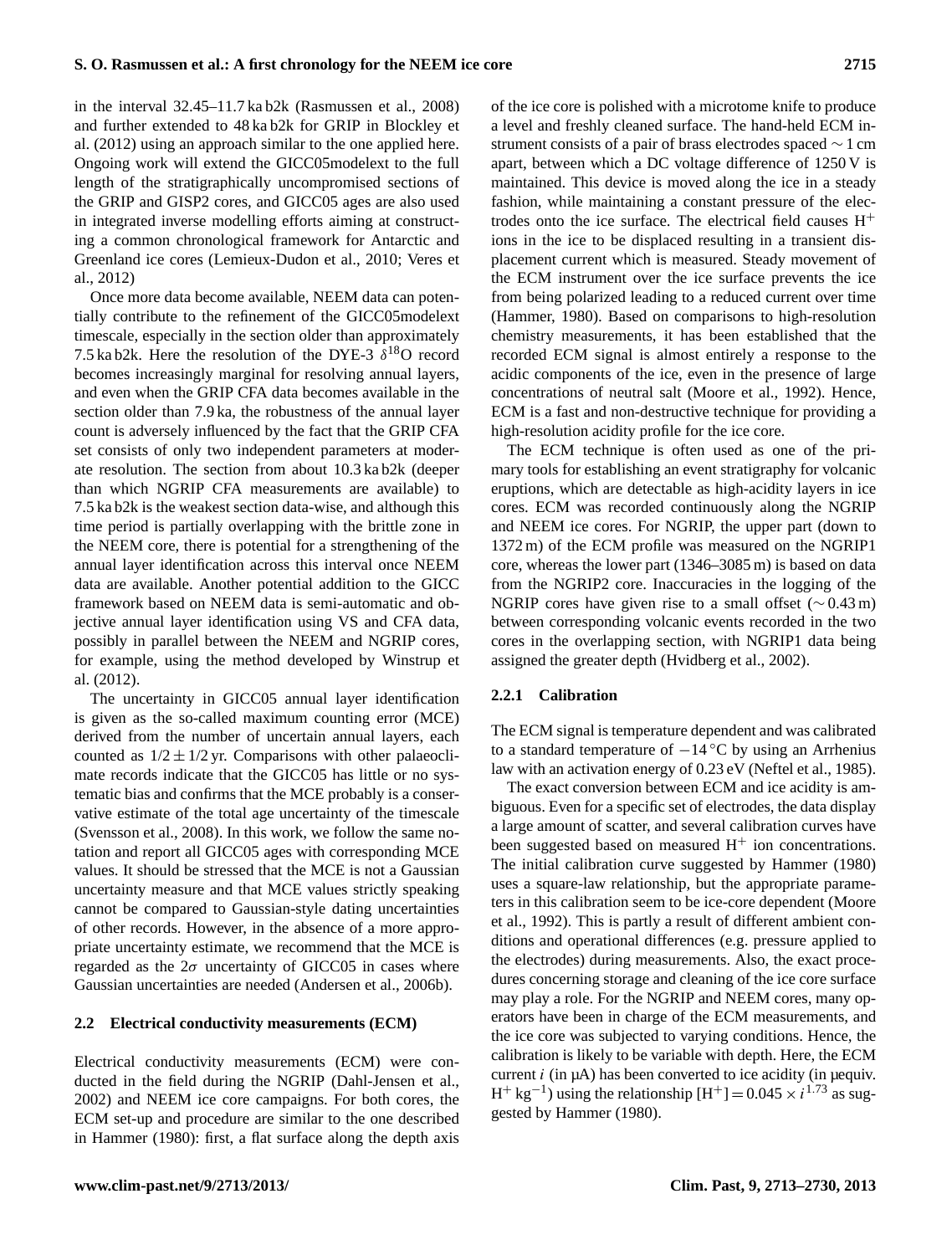

**Fig. 1.** Example of DEP data processing. The measured DEP record is plotted in grey. Below the firn, the relative permittivity remains just above 3, and sections with permittivity levels below a threshold (blue) defined as a constant value relative to the 10 m average value (dashed blue) are excluded from the processed data set (black). In a second step we manually deal with obviously faulty sections.

For our purposes, however, a further fine-tuning of the ECM calibration is unnecessary: the synchronization of the two cores does not rely on absolute values, but solely on the recognition of similar patterns of peaks in the two ice core acidity records.

# **2.2.2 Data quality**

The quality of the ECM measurements is generally higher in ice than in the firn, where the lower density makes it difficult to maintain constant contact area between ice crystals and electrodes. This leads to generally lower currents and enhanced scatter in data from the uppermost part of the ice core.

To ensure the quality of the ECM data, the ECM profile was measured twice for each core section and the two profiles were subsequently checked for agreement. In case of major dissimilarities, measurements were repeated until reproducible results were obtained and a representative run could be selected. In this way, the reproducibility of the ECM data was continuously checked.

The manually operated ECM device is fast and simple, and it allows the scientific investigator to take advantage of the best-preserved section of the ice core surface by manoeuvring the electrodes around cracks or other areas of poorquality ice. Breaks across the entire core diameter cannot be avoided, and can be recognized as abrupt dips in the ECM profile. The location of breaks was logged as part of the ECM measurements, and data from these sections have subsequently been removed from the resulting ECM data sets.

A disadvantage of the handheld electrode approach is that the depth assignment is only accurate to  $1-2$  cm, which is a consequence of the flexibility in the electrode set-up together with the uncertainty of the registration of the movement of the electrodes along the length of the core. The depth uncertainty of 1–2 cm of the ECM data makes a detailed comparison with, for example, high-resolution chemistry measurements of the ice core challenging. Data have subsequently been interpolated to a depth resolution of 1 cm for NGRIP1 and NEEM data and 1 mm for NGRIP2 data, with the different resolution reflecting changes in the data post-measurement treatment.

Despite the rather low accuracy of the depth assignment, the high resolution of the ECM records is important for the synchronization of the ice cores, as it permits robust pattern recognition of features found in both cores.

## **2.3 Dielectrical profiling (DEP)**

The dielectrical stratigraphy of the NEEM and NGRIP cores were recorded in the field with the dielectric profiling (DEP) technique (Wilhelms et al., 1998). Comparisons with highresolution chemistry measurements suggest that the DEP signal in Greenland mainly reflects the acidity of the ice and the core's content of ammonium and salts (Moore et al., 1994). Ice core sections of 1.65–2.2 m were usually analysed no more than one day after drilling. The brittle zone ice could not be handled directly after drilling and was stored and processed during the subsequent season, but all the data used here comes from below the brittle zone.

At NEEM, approximately every day a free air measurement was recorded for data calibration. For each measurement the cable stray capacitance and conductance – as determined in the corresponding daily free air measurements – are subtracted from the respective capacitance and conductance records. These measurements are not available for NGRIP, and the missing correction for cable stray conductance means that the NGRIP data set still contains a periodic variation with amplitude of up to 2 % of the baseline conductivity and a wavelength of 1.65 m. After multiplying the conductance with the vacuum permittivity, permittivity and conductivity are calculated by division with the free air capacitance.

The relative permittivity increases during the initial densification in the upper part of the core and remains just above three in deeper core sections. Therefore, permittivity values significantly below this threshold are good indicators of sections with bad core quality influenced, for example, by breaks or missing pieces. Data from these sections are not trustworthy, and corrected data sets are created by removing sections where the permittivity drops below a chosen threshold (see Fig. 1).

The NEEM and NGRIP DEP data sets are provided in processed form without correction for the temperature variation in the science trench or in the core-buffer. Therefore, care should be taken when interpreting the absolute levels between sections. For the identification of patterns of peaks between different cores, however, this limitation is not important.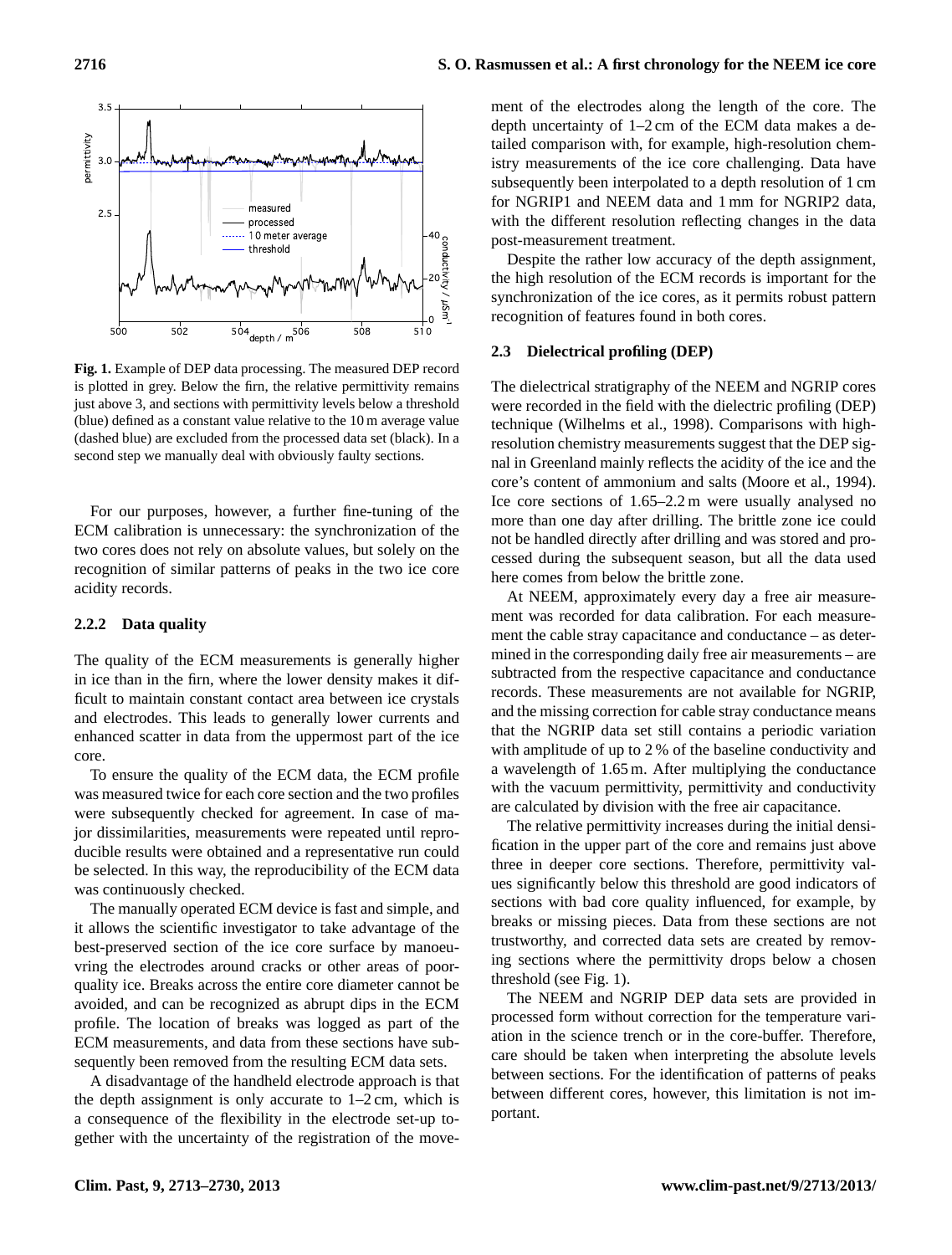## **2.4 Tephra horizons**

Glacial ice from both the NEEM and NGRIP ice cores is currently being intensively investigated with the aim of developing a high-resolution tephrochronological framework, linking the cores together and providing a robust template for correlating the ice-core records with other sediment records containing tephras (Lowe et al., 2008; Blockley et al., 2012; Abbott and Davies, 2012). In this work we focus on the identification of cryptotephra horizons (i.e. horizons that contain a low concentration of volcanic glass particles and are invisible to the naked eye). A sampling strategy was devised based on three criteria:

- **–** Ice spanning distinct sulfate peaks in the NGRIP CFA measurements following the approach of Davies et al. (2010) and Abbott et al. (2012).
- **–** Intervals spanning rapid climatic transitions in the  $\delta^{18}$ O record.
- **–** Intervals corresponding to age ranges of known tephra layers not yet identified in the ice cores.

In the sampled sections, ice strips with a cross section of approximately  $2 \text{ cm}^2$  were cut from the 55 cm-long archive segments of the core stored at the University of Copenhagen. The sample preparation methodology followed that outlined in Davies et al. (2008, 2010) and Abbott et al. (2012), and involves centrifugation of the melted ice sample and preparation of the remaining particulate material onto ground glass slides. The samples were then embedded in epoxy resin and high-magnification light microscopy was undertaken to identify the presence of glass-shard particles. Samples found to contain volcanic material were then ground and polished using different grades of diamond suspension  $(9, 6 \text{ and } 1 \text{ µm})$ to produce a polished surface suitable for analysing single shards by electron microprobe. Statistical statistical statistical participal statistical based on the VGRP (FRI) CFR (FRI)  $\frac{1}{2}$  and  $\frac{1}{2}$  and  $\frac{1}{2}$  and  $\frac{1}{2}$  and  $\frac{1}{2}$  and  $\frac{1}{2}$  and  $\frac{1}{2}$  and  $\frac{1}{2}$  and  $\frac{1}{2}$  and  $\$ 

Electron-probe microanalysis (EPMA) of the identified glass shards took place at the Tephra Analysis Unit based at the University of Edinburgh. A Cameca SX-100 electron microprobe with five vertical wavelength dispersive spectrometers was used to analyse oxide values for 10 major and minor elements within individual glass shards. The operating conditions followed those outlined by Hayward (2012).

Fifteen tephras common to the NGRIP and NEEM ice cores are identified and are outlined in Table 1. These are Icelandic in origin with 8 of tholeiitic basaltic composition and 7 of transitional alkali basaltic composition (Fig. 2).

Statistical comparisons testing the major-element correlations provide support for the matching of horizons between the cores (Table 1). Firstly, the statistical distance  $SD(D^2)$ test of Perkins (1995, 1998) which utilises the mean and standard deviations for the 10 elements that exceed 0.1 wt%, demonstrates that none of the correlations being tested are



**Fig. 2.** Biplots showing the tephra horizons matched between the NEEM and NGRIP cores. The tephras are numbered according to Table 1. Correlative tephra horizons are represented by the same shape and colour symbols, with NEEM layers represented by open symbols and NGRIP layers by filled symbols. **(A)** biplots for the tephra layers included in the timescale transfer.  $(Ai)$  plot of  $SiO<sub>2</sub>$ vs. CaO and (Aii) plot of FeO/MgO vs. TiO<sub>2</sub>. (B) biplot of CaO vs. TiO2 for the remaining tholeiitic basalt layers and **(C)** biplot of CaO vs. TiO<sub>2</sub> for the remaining transitional alkali basalt layers.

 $D<sup>2</sup>$  values do not exceed the critical value of 23.21. Secondly, the use of the similarity coefficient (SC) function of Borchardt (1972), which compares the average values for the 7 major elements exceeding 1 wt%, highlights the strong similarities between the correlated deposits as SC values all exceed 0.95. This is usually taken as the threshold for defining an identical geochemical sample (Begét et al., 1992).

# **3 Methods and results**

In the logging and analysis of ice cores, the core length is the fundamental parameter. The core is retrieved from a slightly inclined bore hole, and inaccuracies in the logged length accumulate along the core, especially in sections where drilling difficulties resulted in poor core quality; or in the brittle zone, where the core quality is often compromised by depressurisation of air bubbles within the ice. However, as all measurements on the core are made relative to the same logged depth scale, no such inaccuracies are of any relevance to the synchronization of the ice cores or timescale transfer.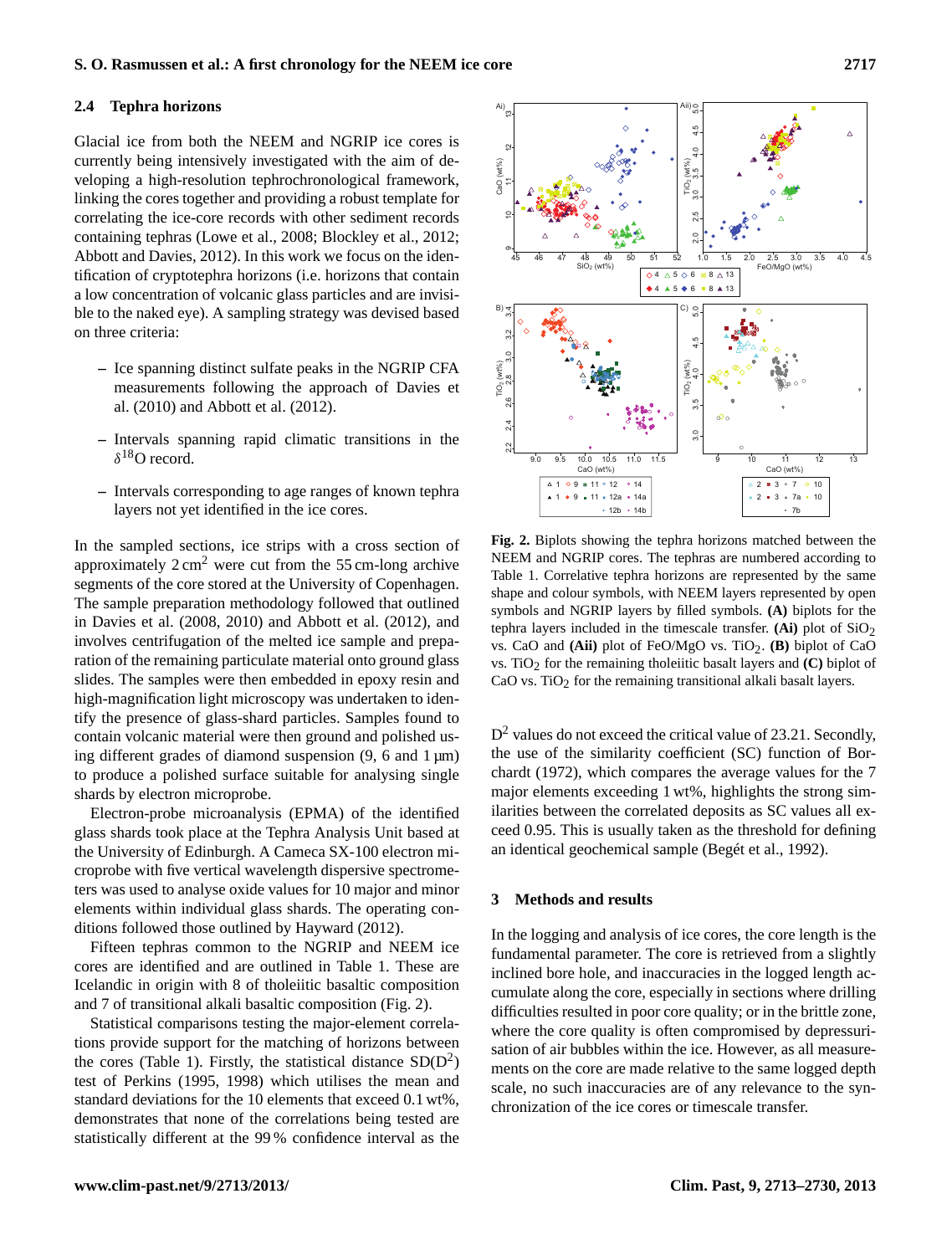**Table 1.** Summary table of tephra horizons identified in the NEEM and NGRIP ice cores. Horizons used for the timescale transfer are marked by <sup>a</sup>, while the other horizons are consistent with the synchronization but not used for the timescale transfer as they are located too close to better-resolved ECM match points. Previously published major element data for NGRIP horizons 1–3 are from Mortensen et al. (2005) and horizons 5 and 7 are from Davies et al. (2010). Major element results for horizons 11–15 are reported in Bourne et al. (2013) and the remaining data sets will be available in forthcoming publications. <sup>b</sup> The tephra at NGRIP 2066.95 m was originally identified by Davies et al. (2010) and new geochemical data reported by Bourne et al. (2013) and used in this work demonstrate that this horizon correlates to NEEM 1756.90-1757.10 m. <sup>c</sup> Major element results for NEEM 1764.05-1764.25 m are indistinguishable from two closely-timed tephras in NGRIP (2077.90–2078.01 m and 2078.30–2078.37 m) (see Fig. 2) and based solely on the geochemical signatures it is uncertain which one is the NGRIP correlative. However, only the correlation to NGRIP 2077.90–2078.01 m is consistent with the ECM-based match. The columns  $SD(D^2)$  and SC provide the statistical distance and similarity coefficient values, respectively (see Sect. 2.4 for further details).

|                 | <b>NEEM</b><br>depth (m) | <b>NGRIP</b><br>depth (m)               | Geochemistry                  | Tephra name if<br>reported previously | $SD(D^2)$ | <b>SC</b> |
|-----------------|--------------------------|-----------------------------------------|-------------------------------|---------------------------------------|-----------|-----------|
| $\mathbf{1}$    | 1363.78-1363.79          | 1409.83                                 | Tholeiitic<br>basalt          | Saksunarvatn Ash                      | 7.406     | 0.963     |
| 2               | 1429.08-1429.13          | 1506.11-1506.18                         | Transitional<br>alkali basalt | Vedde Ash                             | 10.12     | 0.967     |
| 3               | 1472.20-1472.35          | 1572.90-1573.00                         | Transitional<br>alkali basalt | <b>NGRIP 1573</b>                     | 5.385     | 0.971     |
| 4 <sup>a</sup>  | 1648.75-1648.90          | 1881.95-1882.10                         | Transitional<br>alkali basalt |                                       | 0.453     | 0.981     |
| 5 <sup>a</sup>  | 1656.45-1656.50          | 1895.23-1895.24                         | Transitional<br>alkali basalt | NGRIP 1895.24 m                       | 3.569     | 0.979     |
| 6 <sup>a</sup>  | 1664.85-1664.95          | 1908.50-1908.70                         | Tholeiitic<br>basalt          |                                       | 1.887     | 0.985     |
| $\tau$          | 1669.10-1669.25          | 1915.10-1915.50<br>1915.50-1915.63      | Transitional<br>alkali basalt | NGRIP 1915.5 m<br>NGRIP 1915.63 m     | 2.681     | 0.977     |
| ga              | 1677.50-1677.60          | 1929.80-1929.95                         | Transitional<br>alkali basalt |                                       | 2.771     | 0.973     |
| 9               | 1689.05-1689.25          | 1950.30-1950.50                         | Tholeiitic<br>basalt          |                                       | 0.868     | 0.985     |
| 10              | 1690.15-1690.35          | 1951.95-1952.15                         | Transitional<br>alkali basalt |                                       | 1.691     | 0.974     |
| 11              | 1755.45-1755.60          | 2064.15-2064.35                         | Tholeiitic<br>basalt          |                                       | 2.014     | 0.985     |
| 12 <sup>b</sup> | 1756.90-1757.10          | 2066.93-2066.95                         | Tholeiitic<br>basalt          | NGRIP 2066.95 m                       | 4.151     | 0.982     |
| 13 <sup>a</sup> | 1759.65-1759.85          | 2071.30-2071.50                         | Tholeiitic<br>basalt          |                                       | 1.814     | 0.970     |
| 14 <sup>c</sup> | 1764.05-1764.25          | 2077.90-2078.01<br>$(2078.3 - 2078.37)$ | Tholeiitic<br>basalt          |                                       | 0.870     | 0.976     |
| 15              | 1780.00-1780.20          | 2103.92-2103.98                         | Tholeiitic<br>basalt          |                                       | 6.600     | 0.954     |

A potential offset between true depth and logged depth could be of relevance when records from the ice core are compared to in-hole measurements or modelled quantities. We have no direct way of estimating the magnitude of this offset, but the NEEM drilling and logging procedures are similar to those employed at NGRIP where the drilling and logging of two parallel ice cores down to a depth of 1372 m made it possible to evaluate the NGRIP2 logging precision to about 0.5 m at 1372 m depth (Hvidberg et al., 2002). As the estimated uncertainty on the logged depth therefore is small and varies slowly with depth, the effect on the comparison

of true-depth ice flow modelling results and core-depth measurements is negligible.

## **3.1 Synchronization of the NEEM and NGRIP cores**

To allow for the investigation of differences, including possible leads and lags, between the climate records of the two cores, the transfer of the timescale is based on reference horizons of non-climatic origin only. Ideally, only horizons that can be uniquely identified in both cores should be used. Extensive ongoing work on locating tephra in ice cores and geochemically characterizing these tephras is providing an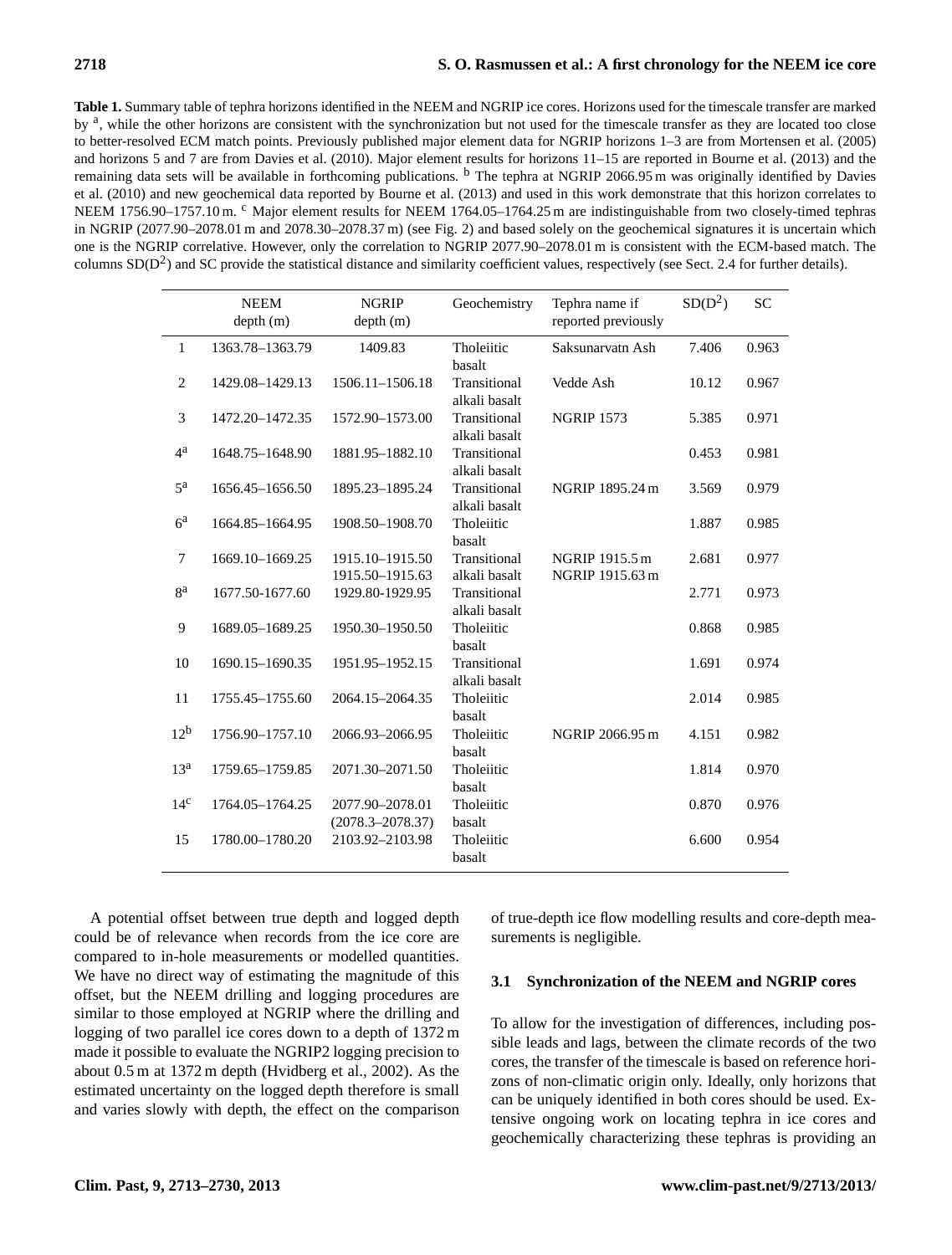# ever-growing number of such horizons that tie different ice cores together with high confidence (Mortensen et al., 2005; Narcisi et al., 2005, 2012; Coulter et al., 2012). However, the number of available tephra horizons is still far from sufficient to provide the sole basis for the transfer of GICC05 to the NEEM core. Instead, the synchronization is based on the identification of common patterns in the continuous and highly resolved ECM and DEP records with the tephra horizons providing an independent check of the synchronization and five additional match points.

Peaks in the ECM records originate from many sources with sulfuric acid of volcanic origin being a common source, while dips in the ECM record often are correlated to high  $NH<sub>4</sub><sup>+</sup>$  concentrations, which are thought to be caused, for example, by episodes of high biomass burning activity (Fuhrer et al., 1996; Taylor et al., 1996). ECM peak heights vary significantly between cores probably due to differences in both transport and depositional conditions as well as variations in the background amount of alkaline dust and other impurities. Significant differences are seen even between replicate cores obtained from the same site (Wolff et al., 2005). However, even when individual peaks in themselves cannot be robustly matched between the cores, characteristic sequences of peaks and/or dips in the ECM signals can be used for robust climate-independent synchronization of ice cores (Rasmussen et al., 2008). In the section of NEEM below 1757 m depth, DEP data was used to support the matching.

The matching was performed by several investigators in parallel using the tool "Matchmaker" (available upon request from S. O. Rasmussen). All sections were matched independently by at least two investigators or groups of investigators. No significant differences between parallel matches were observed, although the number of match points differed markedly among investigators. In the second phase, a consensus set of match points was agreed upon by the investigators, excluding points only supported by one investigator. A total of 383 match points were identified between the NEEM and NGRIP1 cores with an additional 423 match points tying together the NEEM and NGRIP2 cores (of which 19 are in the zone of overlap between NGRIP1 and NGRIP2 measurements, leading to a total of 787 match points). The match points are provided in the data file accompanying this paper and a typical sequence of ECM and DEP data with match points is shown on Fig. 3.

During both phases of match-point identification, the Matchmaker tool is used to continuously evaluate whether the proposed match is glaciologically realistic (i.e. compatible with reasonable assumptions about the flow and accumulation regimes of the two core sites). As outlined in Rasmussen et al. (2008), the most useful diagnostic variable is the ratio  $r_{ab} = (D_a - D_b)/(d_a - d_b)$  of annual layer thicknesses between neighbouring match points a and b found at depths  $D_a$  and  $D_b$  in the NEEM core and  $d_a$  and  $d_b$  in the NGRIP core. The values of  $r_{ab}$  depend on both the relative accumulation rates of the cores and the amount of thinning induced by ice flow, and are expected to change only slowly (especially within a certain climatic state) as long as the spacing between a and b is large enough to eliminate the effect of short-term accumulation variability, surface redistribution, and uncertainties in the ECM depth scale (Andersen et al., 2006a).

The match points and the annual layer thickness ratios  $r_{ab}$ are shown on Fig. 4 together with the location of the tephra horizons described in Sect. 2.4. Long sections without match points occur during glacial stadial conditions where the relatively high dust levels make the ice alkaline, thus muting the ECM acidity record (Ruth et al., 2003). As seen in Fig. 4, the higher NEEM accumulation leads to thicker annual layers in NEEM than NGRIP down to a depth of about 700 m, after which the increased flow-induced thinning at NEEM leads to NGRIP annual layers being thicker by a factor of 1.5–2 during most of the glacial.

The (NGRIP depth, NEEM depth) relation has a small kink at the 2087.698 m match point and clear kinks at the 2166.449 m and 2195.630 m match points. The first two kinks probably represent the boundaries between sections that have undergone different amounts of strain due to complex ice flow patterns that lead to overturned folds deeper in the ice (NEEM community members, 2013), but we believe that the ice stratigraphy is still undisturbed. Below the 2195.630 m match point, the match between the cores is less robust, and there is a significant risk that the ice below this depth is stratigraphically disturbed. However, we do not have enough data of significant resolution at this point to shed light on this issue, and we therefore transfer GICC05modelext to NEEM down to a depth of 2203.597 m (or 108.2 ka b2k) below which the ice core is known to be stratigraphically compromised, noting that the section below approx. 2150 m (93.6 ka b2k) is less certain and that the section below the 2195.630 m match point (107.0 ka b2k) must be considered tentative.

# **3.1.1 The relation between tephra horizons and the ECM synchronization**

As described in Sect. 2.4 and Table 1, fifteen tephra horizons common to the NGRIP and NEEM cores have been located. All of these are fully consistent with the ECM-based synchronization.

The tephra particles are found in ice samples with a typical length of 15–20 cm, but their precise locations have not been determined by higher-resolution sampling and the tephra layers are not visible. In contrast, the ECM record has a much finer depth resolution and precision. More than half of the tephra horizons sit on top of (or very close to) one or more ECM-based match points, in which case only the more precise ECM-based match points are used for the timescale transfer. Five tephra horizons are located in areas without adjacent ECM-based match points and are included in the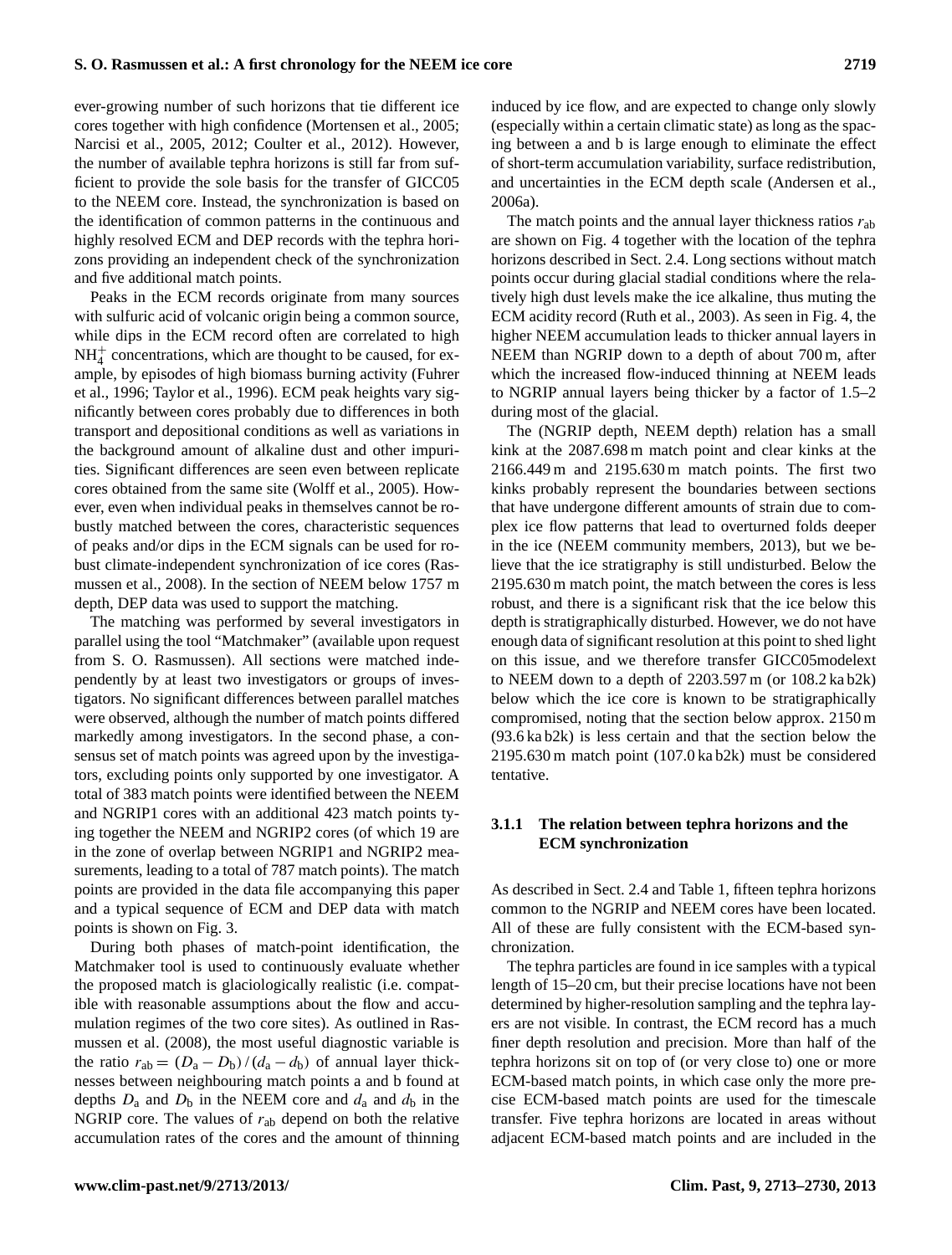

**Fig. 3.** Example of ECM and DEP data across a synchronized section of the NEEM and NGRIP cores. The grey bands mark the match points used for the timescale transfer.



**Fig. 4.** ECM/DEP-based match points between the NEEM and NGRIP1 (red) and NGRIP2 (blue) ice cores and the tephra horizons (black squares). In green (right axis), the NGRIP/NEEM annual layer thickness ratio r<sub>ab</sub> is shown. The insert shows the details of the match points and  $r_{ab}$  over the lowest 150 m of the core, where kinks in the (NEEM depth, NGRIP depth) relation and corresponding jumps in  $r_{ab}$  most likely indicate areas subject to differential strain.

timescale transfer data set using the middle of the tephra sampling intervals (see Table 1 for details).

# **3.2 Transfer of the GICC05modelext timescale from NGRIP to NEEM**

The transfer of the timescale is based on the ECM and DEP-based match points and the five tephra horizons located away from ECM-based match points. Using the match points' NGRIP depths and the NGRIP GICC05modelext (depth, age) relationship, the ages of the 787 ECM-based match points and 5 tephras are calculated. This set of markers defines the (depth, age) relation for NEEM, named GICC05modelext-NEEM-1. The accuracy of the timescale at these points depends on three factors:

- **–** The NEEM timescale inherits the maximum counting error (MCE) of the NGRIP GICC05 timescale.
- **–** Differences between the shape of peaks and inaccuracies in the depth registration of the ECM data set introduce synchronization uncertainty on the order of centimetres. The estimated synchronization uncertainty was estimated to  $10 \text{ cm } (1\sigma)$  by Rasmussen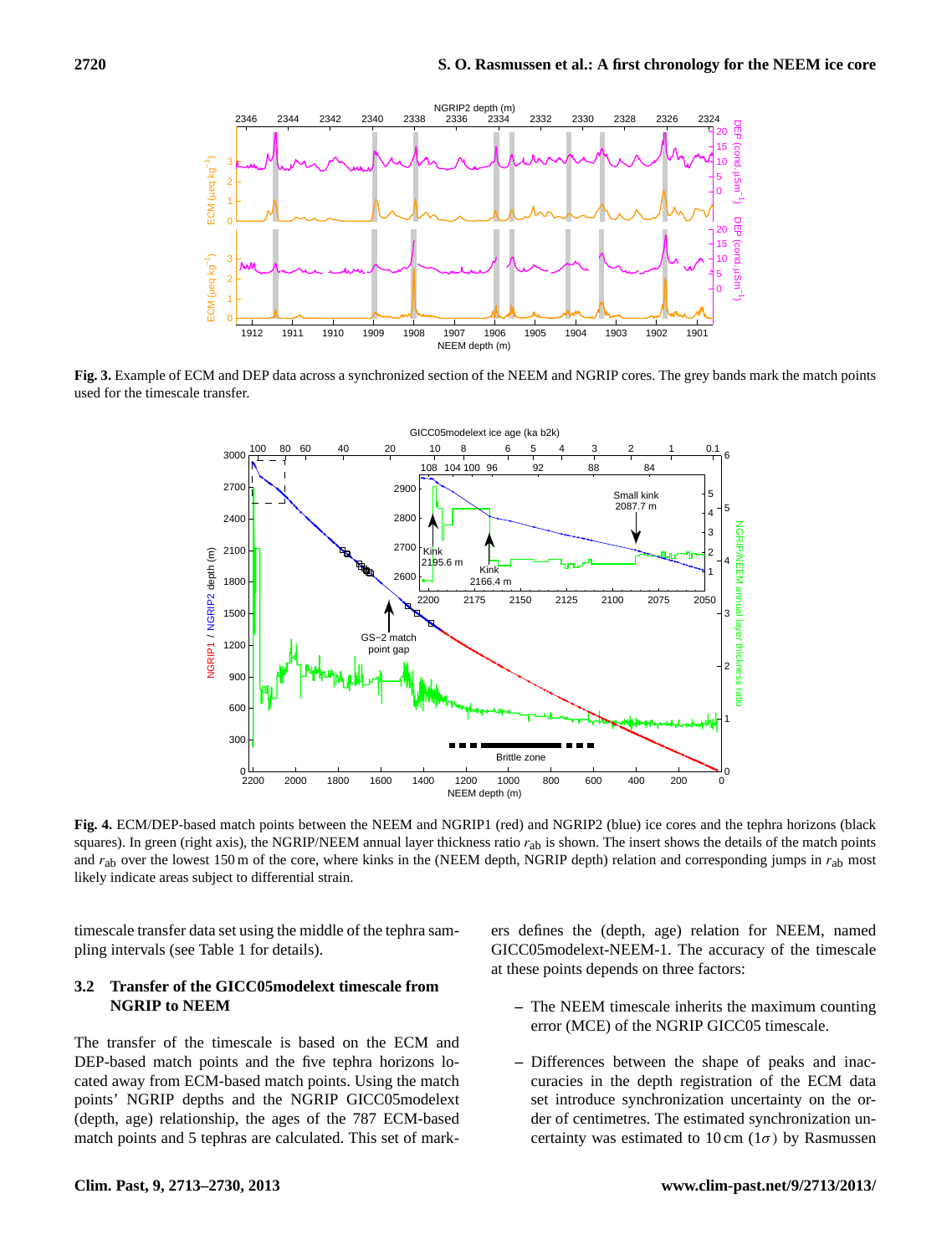et al. (2008), and here we tentatively estimate its magnitude by calculating the effect on the (NEEM depth, NGRIP depth) relation of removing every second match point. The results support the estimated synchronization uncertainty of  $10 \text{ cm } (1\sigma)$ , leading to timescale transfer uncertainties ranging from a few years to a maximum of a few decades at the deepest part of the record.

**–** Although we believe the set of match points to be robust, there is a risk that some sections have been erroneously matched up, leading to a larger systematic depth offset. This concern is particularly relevant for the NEEM ice below 2150 m (93.6 ka b2k).

As the MCE is typically 2 orders of magnitude larger than the matching uncertainty (when assuming no large systematic errors), we report GICC05modelext-NEEM-1 ages with the MCE uncertainty estimates only, but stress that observed phasing differences of up to a decade at the match-point depths could be artefacts from the timescale transfer.

As seen on Fig. 4, there is a section across parts of the brittle zone (845–1026 m NEEM depth) with only few match points and a section of alkaline ice of GS-2 (1511–1595 m NEEM depth) with no match points at all. In addition, many shorter periods (mainly in the stadials) do not contain match points. Even in the absence of match points, we provide for convenience an interpolated (depth, age) relation for each 0.55 m depth increment, corresponding to the "bag" units used when cutting and packing the ice core. NEEM bag depths are first translated to NGRIP depths by linear interpolation using the (NEEM depth, NGRIP depth) relation established by match points and tephra horizons. By using linear interpolation, we assume a slowly varying ratio of annual layer thicknesses between the cores, which appears to be a reasonable assumption both from our understanding of accumulation variability and from the smoothness of the (NEEM depth, NGRIP depth) curve on Fig. 4. From the interpolated NGRIP depths, the ages are obtained from the NGRIP GICC05modelext (depth, age) relation.

Note that obtaining the bag ages directly from the 792 NEEM (depth, age) match points by interpolating the age linearly between match points gives a different result. This approach corresponds to assuming constant annual layer thicknesses between the NEEM match points, which, especially in sections with match points in interstadials only, is an unrealistic assumption given the large variations in accumulation rates across stadial-interstadial boundaries.

#### **3.2.1 The precision of the interpolated timescale**

As described in Sect. 3.2, the NEEM and NGRIP ice cores are precisely aligned at the match points and the accuracy of the NEEM timescale at the match points is thus essentially quantified by the MCE of GICC05. However, the interpolation applied to provide a continuous NEEM timescale may introduce artificial offsets between the NEEM records and other records on the GICC05 timescale. These offsets are generally much smaller than the MCE and mainly matter when discussing the relative timing between events as observed in records from different cores.

As an estimate of the upper bound of the interpolation uncertainty, the effect of leaving out individual match points has been calculated. The interpolation was repeated using the entire set of match points except one (the *leave-one-out* approach). Going through all the match points in turn, interpolation differences of typically a few tens of centimetres or less are observed, with differences peaking at 95 cm when the excluded match point is the last point within GI-17 where the distance to the neighbouring match points is unusually large.

Using linear interpolation between match-point depths certainly is an approximation and it is not straightforward to evaluate its uncertainty. However, the smooth shape and small curvature of the (NEEM depth, NGRIP depth) curve seen on Fig. 4 illustrates that it is hard to justify more complex interpolation schemes. To test the influence of different interpolation schemes, interpolation was also performed using cubic spline interpolation. The change in interpolation method results in differences in the interpolated timescale of only 0–2 yr for the most recent 16 ka and no more than 20 yr for the period 96–69 and 60–23 ka b2k. These uncertainties are smaller than or equivalent to the synchronization uncertainty discussed in Sect. 3.2. Exceptions are the long GS-2 match-point gap spanning 1511–1595 m NEEM depth and periods of similar duration without match points in GS-18 and GS-19. Here the possible offset could be larger, but we have little data from which to estimate this. Rasmussen et al. (2008) found unexpected offsets of a few metres in the (depth, depth) relations of the NGRIP, GRIP, and GISP2 cores across the GS-2 match-point gap interval, and although these may be related to ice divide migration or lee-side effects near the GRIP and GISP2 drill sites, it cannot be ruled out that similar issues exist for the NGRIP–NEEM synchronization.

Based on this and on visual inspection of the (NEEM depth, NGRIP depth) curve, we estimate that the likely maximum depth offset caused by interpolation across the GS-2 match-point gap is 1 m, corresponding to around 80 yr. However, the unusually strong accumulation variability across GS-2 could potentially introduce an interpolation-based offset significantly larger than this. Similarly, across the ∼ 5 kyr long GS-18 and GS-19 sections where the synchronization is based on only two match points within GI-18, an interpolation-based offset of 1 m (here corresponding to around 200 yr) is conceivable.

## **3.3 Estimating the thinning function**

Past accumulation rates can be inferred from the observed annual layer thicknesses in an ice core if the strain history at the drilling site is known. A thinning function, reflecting the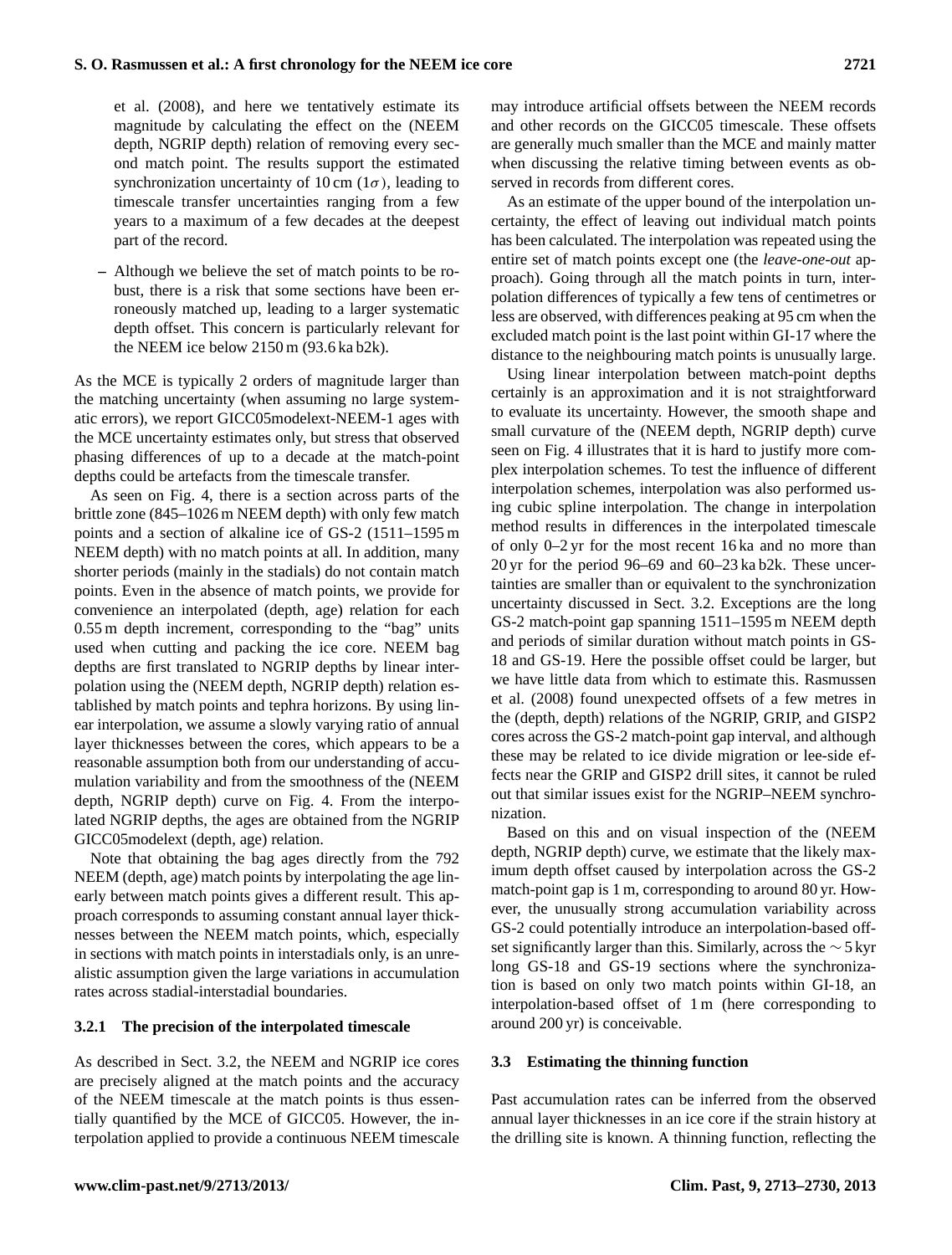

**Fig. 5.** Mean NEEM annual layer thicknesses between the match points presented in this work (blue dots) and predicted Holocene annual layer thicknesses calculated from a Dansgaard–Johnsen model with constant accumulation rate of 0.221 m yr−<sup>1</sup> and flow parameters determined from Monte Carlo analysis constrained by observed depth-age horizons back to 85 ka b2k (red line). The green line shows the predicted annual layer thicknesses from a D–J model with flow parameter values determined from Monte Carlo analysis constrained only by depth, age horizons younger than 7.9 ka b2k. The transition from the glacial to the Holocene (11.7 ka b2k) is marked with a horizontal grey line. High-frequency variability in the observed annual layer thicknesses caused by closely spaced match points in the top part of the core has been removed.

accumulated vertical strain along the NEEM core, has been calculated using a Dansgaard–Johnsen (D–J) model (Dansgaard and Johnsen, 1969).

As discussed by NEEM community members (2013), the stratigraphy of the NEEM core has been compromised below 2203.6 m and, therefore, we do not attempt to model the strain in the deepest part of the core. A D–J model including basal melt and sliding (Buchardt, 2009) has been fitted to the (depth, age) relation of Sect. 3.2. The basal melt and sliding have no straightforward physical interpretation given the disturbed and folded stratigraphy but has been included in the model in order to properly represent the flow regime of the NEEM area as reflected in the upper 2203.6 m of core.

The ice flow model is driven by a dynamical accumulation model, where the accumulation rate is calculated from the dated  $\delta^{18}O$  record through an exponential relation (Johnsen et al., 1995). The measured  $\delta^{18}$ O values have been corrected for changes in ocean  $\delta^{18}O$  (Bintanja and van de Wal, 2008), and an extended thickness history based on Vinther et al. (2009) is used. The inverse problem of determining the values of the unknown parameters in the ice-flow model and the accumulation model is solved using Monte Carlo analysis constrained by the observed (depth, age) relation. Though match points are identified back to 108 ka b2k, only depthage horizons younger than 85 ka b2k are used to constrain the flow parameters due to the accumulation ratio kinks discussed in Sect. 3.2 and shown in Fig. 4, which cannot be adequately described using a D–J model. As the ice is disturbed and folded below 2203.6 m, the layers immediately above are likely to be influenced and adequate dating with the simple D–J model cannot be expected.

The Monte Carlo analysis reveals an average ice equivalent accumulation rate over the last 3 ka of 0.221 m yr<sup>-1</sup>  $(1\sigma = 0.003 \,\mathrm{m}\,\mathrm{yr}^{-1})$ , a typical glacial accumulation rate of 0.05 m in the stadials, and about twice this value in interstadials. However, it is not possible with this simple model to obtain a good correspondence between modelled and observed depth-age horizons in the Holocene. The modelled depths are too shallow for match points younger than ∼ 8 ka and too deep for Holocene points older than this. To further investigate this discrepancy, we look at the average annual layer thicknesses between the match points presented in Sect. 3.1. These are shown in blue in Fig. 5 together with the annual layer thicknesses calculated for a constant Holocene accumulation rate of  $0.221 \text{ m yr}^{-1}$  using a thinning function calculated from the Monte Carlo estimated parameters (Fig. 5, red curve). A prominent kink is seen in the observed annual layer thicknesses around 1200 m depth corresponding to an age of approximately 7.9 ka b2k. This kink cannot be simulated with the simple D–J model, so in order to obtain a reasonable strain history for the ice above the kink, the Monte Carlo analysis is carried out constrained only by match points younger than 7.9 ka b2k. This leads to a better agreement between observed and modelled annual layer thicknesses for the period back to 7.9 ka b2k (Fig. 5, green curve).

The NGRIP and NEEM annual layer thicknesses show a parallel behaviour with early Holocene layers being relatively thin compared to what is expected from the model. Also, annual layer thicknesses from GISP2 seem to be somewhat thinner than expected from the model of Alley et al. (1993) between 11.7 and 9 ka b2k, whereas no such shift around 10–8 ka b2k is found in the Holocene annual layer thicknesses from GRIP (Vinther et al., 2006).

To further pursue the idea of a different early Holocene accumulation pattern, we compare observed mean annual layer thicknesses between match points with layer thicknesses derived by the fitted D–J model (black curve in Fig. 6). A large discrepancy is seen in the early Holocene, across GI-1, and during the late glacial. If the  $\delta^{18}$ O-inferred accumulation rates are reduced by 30 % during the glacial and the reduction in accumulation rate is linearly phased out from 30 % at 11.7 ka b2k to zero at 7.9 ka b2k, the match between the Monte Carlo-tuned D–J model and observed annual layer thickness improves dramatically (green curve in Fig. 6).

The origin of the changed accumulation- $\delta^{18}O$  relationship in the early Holocene is unclear, and could be caused by changes in the accumulation–temperature relationship, changes in the temperature- $\delta^{18}O$  relationship, limited ability of the flow model to represent a changing flow regime, or a combination hereof (Vinther et al., 2009). Possible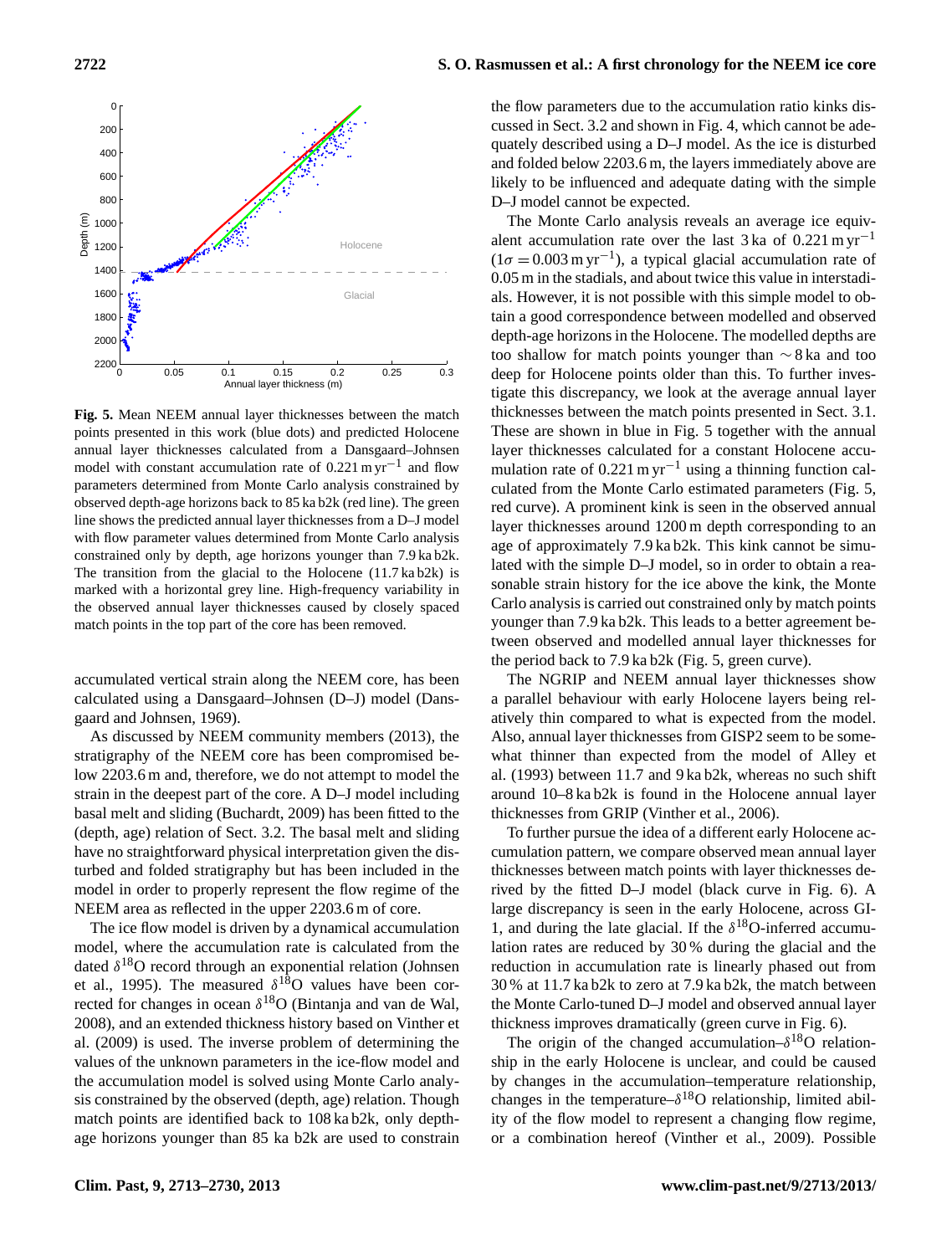

**Fig. 6.** Observed NEEM annual layer thicknesses (blue) and annual layer thicknesses inferred by applying the thinning function obtained from the D–J model to the accumulation rates calculated from the  $\delta^{18}O$  record (black). By reducing the calculated accumulation rates by 30 % in the glacial and phasing out the reduction linearly from 30 % at 11.7 ka b2k to zero at 7.9 kyr b2k, a significantly better fit to the observed annual layer thicknesses is obtained (green).

explanations include (i) ice ridge movements causing the need for the flow parameters in the D–J model to be adjusted, (ii) circulation and accumulation pattern changes caused by changes in Greenland ice sheet height and geometry and the gradually diminishing effects of the Laurentide ice sheet, and (iii) changes in  $\delta^{18}$ O caused by elevation changes and upstream effects.

The reconstructed accumulation history with the abovementioned forced accumulation reduction in the glacial and early Holocene is presented in Fig. 9.

# **3.4** Establishing the gas chronology by estimating  $\triangle$ age

Air bubbles are trapped at the firn–ice transition, leading to an ice age–gas age offset that is commonly referred to as  $\Delta$ age (Schwander and Stauffer, 1984). To obtain a gas chronology for the NEEM core, we model the evolution of  $\Delta$ age in the past using a coupled firn densification-heat diffusion model, with additional gas phase data to constrain the reconstruction (Fig. 7). We use  $\delta^{15}$ N of atmospheric nitrogen  $(N_2)$  where available as well as methane  $(CH_4)$  data obtained through a combination of discrete sampling (Mitchell et al., 2011; Rosen et al., 2013; Guillevic et al., 2013) and continuous flow analysis (Stowasser et al., 2012; Schupbach et al., 2009; Chappellaz et al., 2013).

The  $\delta^{15}$ N provides a strong constraint on both the timing and magnitude of abrupt temperature changes over Greenland through the imprint of thermal isotopic fractionation (Leuenberger et al., 1999; Severinghaus et al., 1998) and on past firn column thickness through the imprint of gravita-



Fig. 7. NEEM data used in  $\Delta$ age reconstruction at the onset of interstadials 8–11. (a)  $\delta^{18}$ O of precipitation as a proxy for site temperature with 0.55 m averages in light blue, and a 5-point running mean in dark blue; **(b)**  $\delta^{15}$ N of N<sub>2</sub> from Guillevic (2013) (black dots) and model output (green curve); **(c)** methane data from continuous flow analysis: PICARRO instrument (orange) and SARA instrument (red) (Chappellaz et al., 2013).

tional isotopic fractionation (Sowers et al., 1992). CH<sub>4</sub> variations are in phase with Greenland temperature, with CH<sup>4</sup> lagging temperature by 0–70 yr (Huber et al., 2006; Landais et al., 2004; Severinghaus and Brook, 1999; Vallelonga et al., 2012). Thus, we obtain additional timing constraints by assuming the midpoint of the  $CH<sub>4</sub>$  transition to slightly lag the midpoint in the  $\delta^{18}$ O transition at the abrupt onset of Greenland interstadials (GI); for simplicity we use a constant lag of 30 yr for most transitions, with the exception of interstadials 9–11 where available  $\delta^{15}$ N data indicate no lag. In several cases abrupt CH<sub>4</sub> and  $\delta^{18}$ O features are observed within an interstadial, providing additional timing constraints. The  $CH<sub>4</sub>$  tie points for interstadials 5–11 are indicated by white circles in Fig. 7.

For the gas chronology presented here,  $\delta^{15}$ N data were available for the last glacial termination  $(∼ 15-11 \text{ ka } 62 \text{k})$ and for interstadials  $8-11$  and  $21$ ; reliable CH<sub>4</sub> constraints were available for the glacial termination and interstadials 2– 22. The  $\Delta$ depth constraints from the gas data were converted to  $\Delta$ age constraints through the NEEM ice chronology as presented in Sect. 3.2. A final constraint is the modern  $\Delta$ age of 188 yr as derived from firn air measurements (Buizert et al., 2012).

Due to the many modelling uncertainties, the data-derived timing constraints must be considered more accurate than the modelled  $\Delta$ age. Because of the strong variability in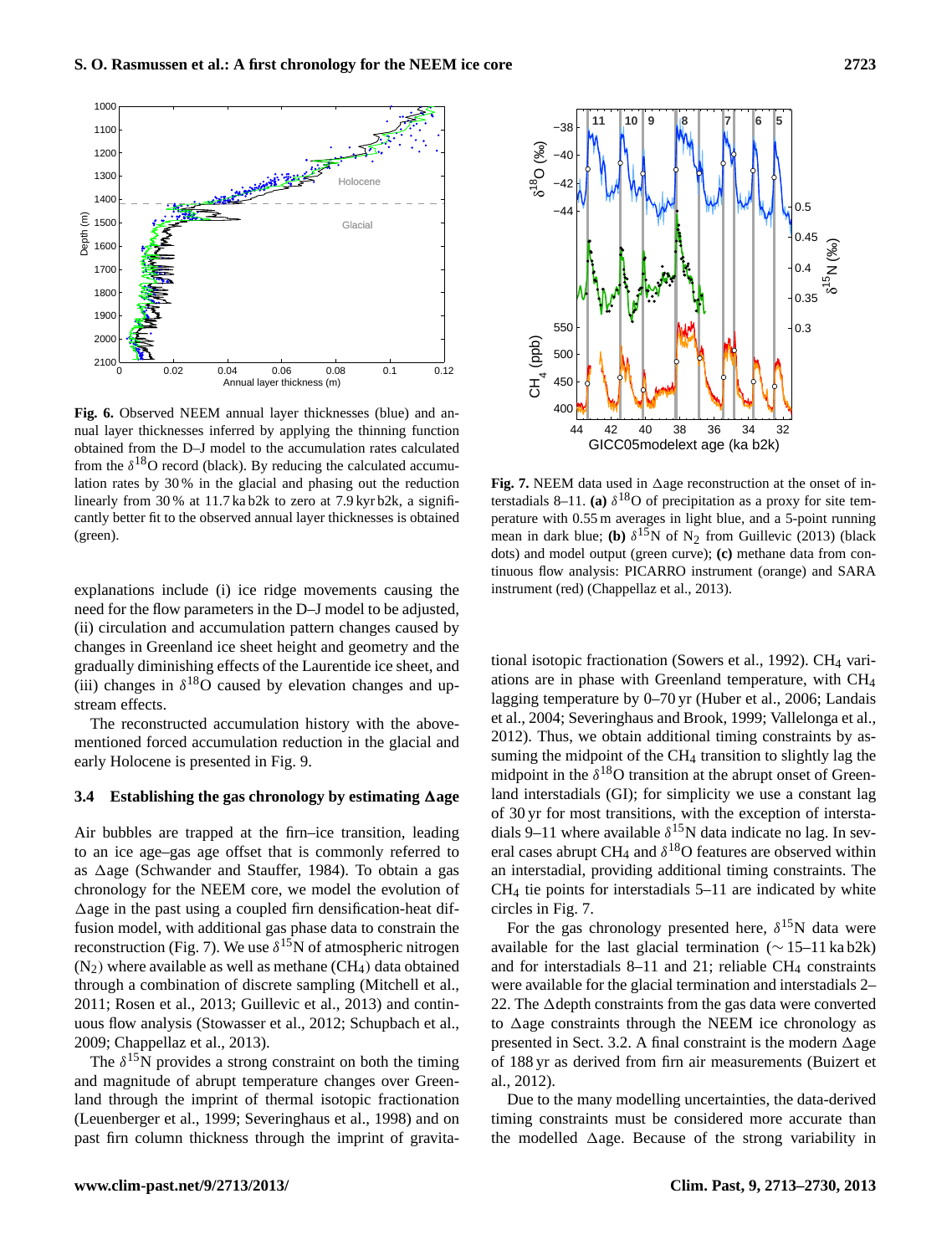Greenland temperature and accumulation during the glacial period,  $\Delta$ age can change by hundreds of years in between the tie points, precluding the use of simple interpolation schemes. The philosophy behind our  $\Delta$ age reconstruction is to use densification models to obtain a realistic, physically meaningful interpolation between the data-derived tie points. Past changes in accumulation rate and surface temperature are the main drivers of  $\Delta$ age variability, but both input functions are poorly known back in time. We adjust the accumulation  $(A)$  and temperature  $(T)$  input to minimise the RMS difference between the modelled ages and the timing constraints.

We use two different firn densification models in this study, with supporting information given in the Appendix. The first is the model by Goujon et al. (2003), which is a dynamical version of the 1-D densification model by Arnaud et al. (2000). The heat diffusion in the ice is calculated across the entire ice depth using a simplified version of the model from Ritz (1989). The model uses a time step of one year for both densification and heat diffusion calculation. The spatial resolution in the top 150 m is 0.25 m; it decreases with depth to 25 m at bedrock. The lock-in depth (LID), below which the air is no longer exchanging with overlaying layers, is defined as the depth where the ratio of closed to total porosity reaches 0.13. This LID definition based on the porosity of the ice is in agreement with the LID density threshold proposed by Schwander et al. (1997). A constant convective zone of 2 m is used. This model is validated for present-day conditions in Greenland and Antarctica (Landais et al., 2006; Arnaud et al., 2000).

The second model is a dynamical version of the Herron– Langway model (D-HL) (Herron and Langway, 1980). The model has 0.5 m spatial resolution along the depth axis, with the model domain extending down to 1000 m. The heat diffusion model uses implicit Crank–Nicolson time stepping, a zero gradient boundary condition at 1000 m depth and an advective heat flux based on the 1-D ice flow model presented in Sect. 3.3. The densification and heat diffusion models use 1.0 and 0.2 yr time steps, respectively, with isochrones tracked downwards every fifth year. Lock-in density is set at  $14 \text{ kg m}^{-3}$  below the mean close-off density from Martinerie et al. (1994) as suggested by Schwander et al. (1997); lock-in gas ages are calculated using the parameterization of Buizert et al. (2013). Following recent work by Hörhold et al. (2012), the model includes an empirical softening of ice that scales with the logarithm of the  $Ca^{2+}$  concentration, where we use  $Ca^{2+}$  data from Greenland summit (Fuhrer et al., 1993) as a measure of the dust content. The softening is achieved by multiplying the thermal activation energy by the factor  $1 - \alpha \ln (\beta \times [Ca^{2+}] )$  (J. Freitag, personal communication, 2012); the fitting factors  $\alpha = 0.0021$  and  $\beta = 3$  ppb<sup>-1</sup> were calibrated for modern NEEM firn where accurate  $T$ , A,  $\Delta$ age and  $[Ca^{2+}]$  data are available. Without including this empirical dust softening term, the densification model does not re-

produce the present-day  $\triangle$ age of 188 yr correctly (Buizert et al., 2012). While yielding a more accurate present-day  $\Delta$ age, including the dust effect does not influence the results in the deep part where  $\triangle$ age is constrained by  $\delta^{15}$ N and CH<sub>4</sub> data. In Appendix A we model  $\triangle$ age for the last deglaciation (20– 10 ka b2k) using  $\alpha = 0$ ,  $\alpha = 0.0021$ , and  $\alpha = 0.0042$ , and find that the results are identical within the uncertainty (Fig. A2).

The initial estimate for  $T(t)$  is based on the  $\delta^{18}$ O palaeothermometer, using a sensitivity of  $0.562\% \text{ K}^{-1}$  and a sea-water  $\delta^{18}$ O correction (Waelbroeck et al., 2002). The isotope sensitivity used here is found by  $\delta^{15}N$  calibration of the  $\delta^{18}$ O palaeo-thermometer over interstadials 8– 10 at NEEM (Guillevic et al., 2013). The initial estimate for the accumulation is based on a combination of straincorrected annual layer thicknesses (similar to the red curve of Fig. 9), and a relationship with  $\delta^{18}O$  for the deeper core where the strain correction becomes unreliable:  $A =$  $\exp(0.144 \times \delta^{18}O + 3.245)$ . These initial A and T reconstructions are subsequently adjusted to optimize the fit to the data; this is done manually for the Goujon model, and with an automated gradient method in the D-HL model. Adjusted A and T profiles, as well as modelled  $\triangle$ age values are shown for both models in Appendix A, while the final accumulation histories for the D-HL and the Goujon models are shown on Fig. 9. The D-HL model provides a better fit to both the  $\delta^{15}N$  and CH<sub>4</sub> $\Delta$ age constraints; we attribute this to the automated calibration routine, rather than differences in the model physics. The root-mean-square (RMS) offset between model and  $CH_4$  tie points is 19 yr (66 yr) for the D-HL (Goujon) model, while the average tie point uncertainty is 63 yr. The RMS offset to the  $\delta^{15}$ N data is 0.011 ‰ (0.018 ‰) for the D-HL (Goujon) model, compared to an analytical precision on the order of 0.007 ‰. Consequently we use the D-HL model result for periods where we have sufficient timing constraints; while during two periods without constraints (108–90 and 23–17 ka b2k), output from both models is averaged. The combined  $\Delta$ age curve is shown in Fig. 8 together with the  $\Delta$ age constraints from CH<sub>4</sub>. The  $\Delta$ age uncertainty  $\sigma_{\Delta age}$  is estimated in two ways. First, at the CH<sub>4</sub> tie points we set  $\sigma_{\Delta aee}$  equal to the uncertainty in that tie point (the error bars shown on Fig. 8) plus the absolute value of the modeltie point mismatch. In between the tie points we set  $\sigma_{\Delta a}$ to the linearly interpolated uncertainty of the two adjacent tie points plus  $0.05 \times \Delta t$ , with  $\Delta t$  being the distance to the nearest tie point in years; after the last tie point at 88 ka b2k we keep  $\sigma_{\Delta age}$  constant. As a second estimate we use the absolute value of the Goujon minus D-HL model difference. For the glacial period (108–11.7 ka b2k) we use the larger of the above two estimates as the final  $\Delta$ age uncertainty (shaded area on Fig. 8). In the Holocene we tentatively set  $\sigma_{\Delta aee}$  at 9 ka b2k to 30 yr, and again use linear interpolation to find  $\sigma_{\Delta age}$  at other times.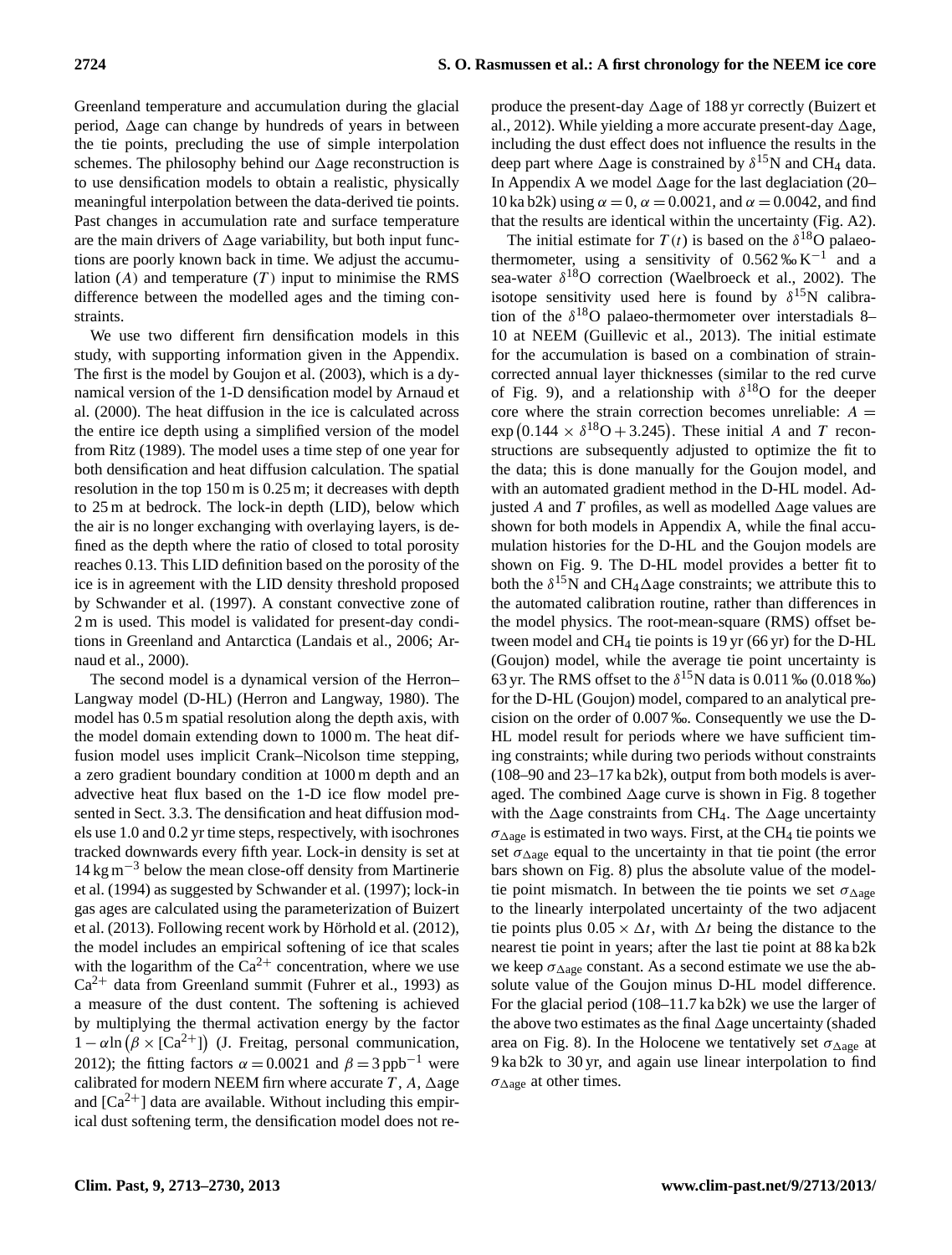

**Fig. 8.** Evolution of NEEM  $\Delta$ age with timing constraints from CH<sub>4</sub> data (green curve and shaded area indicating the estimated uncertainty). Also shown are the results from the Goujon (blue) and dynamical Herron–Langway (orange) models and  $\Delta$ age constraints derived from CH<sub>4</sub> data (black dots).

## **3.5 Reconstructing past accumulation rates**

From the ice flow and firn modelling, we obtain four different estimates of past accumulation rates:

- $-$  A  $\delta^{18}$ O-based accumulation profile entering the ice flow model of Sect. 3.3 is determined from the Monte Carlo analysis.
- **–** Observed annual layer thicknesses (here we use 20 yr means) from NGRIP can be transferred to NEEM depths using the match points as described in Sect. 3.2, and by correcting for the ice-flow-induced thinning using the modelled strain (Sect. 3.3), past accumulation rates are inferred.
- **–** As outlined in Sect. 3.4, past accumulation rates are estimated by two different firn models by adjusting accumulation and temperature histories to optimize the fit to the  $\Delta$ age constraints.

The four different estimates are shown back to 85 ka b2k on Fig. 9, and it is clear that there is considerable disagreement between the results especially in the 55–30 ka b2k interval, with the estimates based on firn modelling being typically 30 % lower than the estimates based on ice flow modelling. We want to stress that without knowledge of past convective zone thicknesses and surface densities, and in the absence of high resolution  $\delta^{15}N$  data for most of the core, firn modelling-derived past accumulation rates are fundamentally under-constrained. Similarly, the ice flow modelling is based on a simple one-dimensional D–J model at a location where the basal ice is folded and disturbed. However, we believe that the combined results provide a realistic range of past NEEM accumulation rates, and we therefore provide the mean and  $2\sigma$  envelope of the estimates (black curve and grey shaded area in Fig. 9).

## **4 Summary and perspectives**

The GICC05modelext timescale has been applied to the NEEM ice core by transfer from NGRIP using 787 horizons identified in the ECM and DEP records. Tephra layers confirm this synchronization and add five additional match points for the timescale transfer. The gas record has been dated by determining  $\Delta$ age from firn modelling with constraints from  $\delta^{15}N$ , CH<sub>4</sub> and modern-day  $\Delta$ age values, while the flow-induced strain history is determined from an ice flow model.

The accumulation reconstructions from the ice flow and firn models show significant differences, in particular during the stadials in the middle part of the glacial (55–30 ka b2k). The firn model reconstruction can be improved when  $\delta^{15}$ N data becomes available, while the ice flow model based results can be improved with improved ice flow models and additional knowledge on the evolution of the ice sheet. In addition, steps should be taken to treat ice flow and firn processes in an integrated way with the use of common accumulation and temperature input profiles.

The presented GICC05modelext-NEEM-1 timescale is intended as a first chronology for the NEEM ice core facilitating the analysis of existing and forthcoming data sets from the NEEM core. When more tephra horizons and highresolution CFA data from NEEM become available, a more detailed synchronization will be possible, hopefully also providing more match points within stadial periods and thereby increasing the precision of the timescale transfer. Future investigations will also show if NEEM data can be used to refine the annual layer identification in ice cores from Greenland, e.g. in the period 10.3–7.9 ka b2k.

## **5 Data access**

The following data sets are made available at [www.](www.iceandclimate.dk/data) [iceandclimate.dk/data](www.iceandclimate.dk/data) and WDC Palaeo: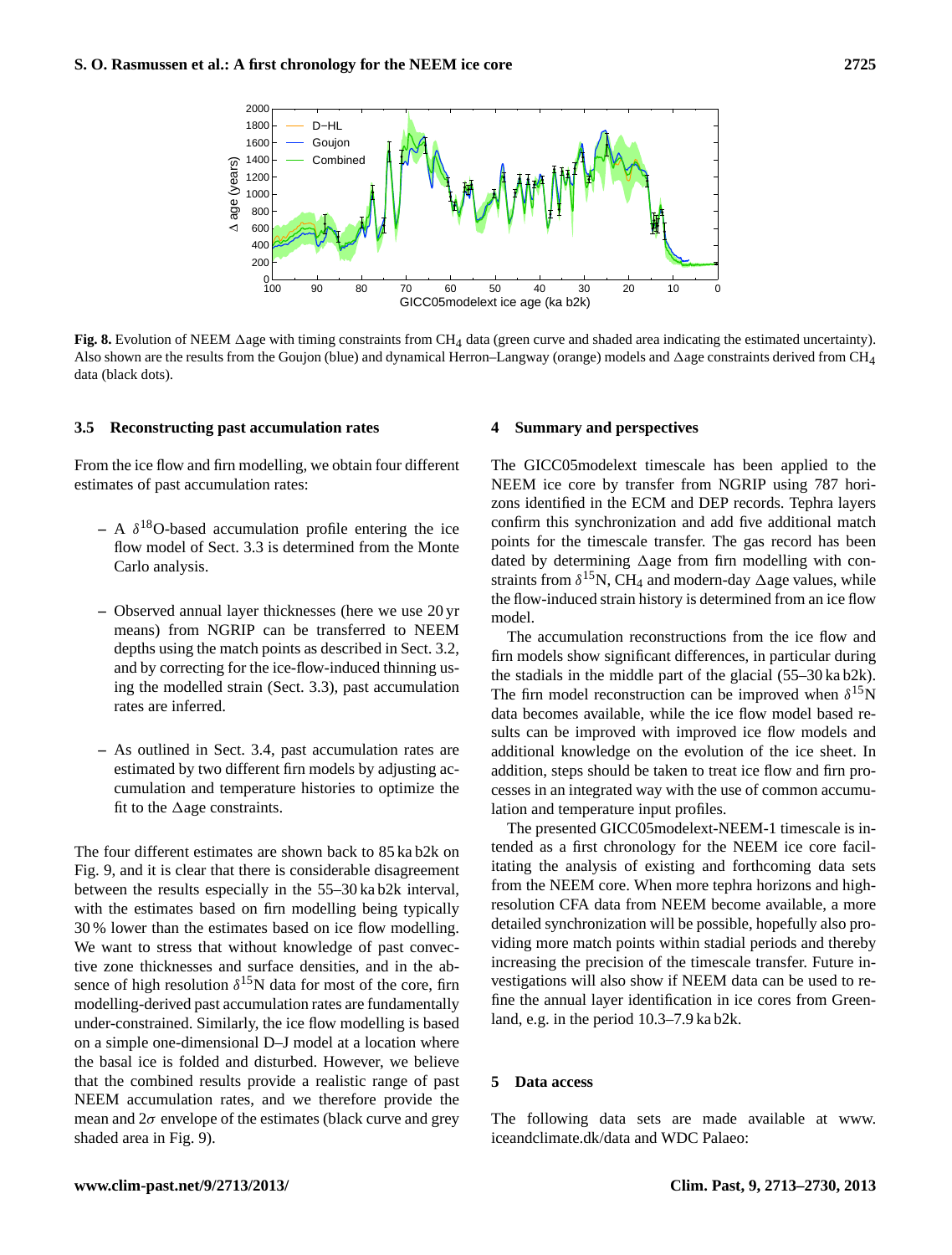

**Fig. 9.** Accumulation reconstructions from the two firn models (Goujon in blue and dynamical Herron–Langway in orange), from the  $\delta^{18}$ O-based parameterization with 30% reduction in glacial accumulation that is used in the ice flow model (red), and inferred by transferring 20 yr mean annual layer thicknesses from NGRIP to NEEM and taking modelled strain into account (green). The black curve and grey envelope show the mean and  $2\sigma$  of the four individual reconstructions.

- **–** ECM data sets from NGRIP and NEEM in 1 cm resolution.
- **–** NEEM DEP data from 1757 m depth downwards and NGRIP DEP data.
- **–** The match points (including the five tephra horizons) used for the timescale transfer.
- **–** The NEEM (depth, age) relation in 0.55 m ("bag") resolution for ice and gas.
- $\Delta$ age CH<sub>4</sub> tie points and the GI-8-10  $\delta$ <sup>15</sup>N data.
- **–** Modelled total strain and accumulation in 0.55 m resolution.
- **–** Combined accumulation reconstruction (mean of 4 estimates cf. Sect. 3.5).



**Fig. A1.** Temperature  $(T, upper)$  and accumulation  $(A, lower)$  input into the densification models: results from the Goujon (blue) and dynamical Herron–Langway (orange) models are shown together with the grey curves, which show the initial  $T$  and  $A$  estimates as described in the text.



**Fig. A2.** Sensitivity of model results to dust softening of firn for the D-HL model. Green curve with uncertainty envelope gives  $\triangle$ age when using dust sensitivity  $\alpha = 0.0021$ ; blue and red curves use  $\alpha = 0$  and  $\alpha = 0.0042$ , respectively.

# **Appendix A**

Figure A1 shows the temperature  $T$  and accumulation rates A used in the  $\triangle$ age modelling. The densification models are essentially run as inverse models, where one is looking for the A and T that optimize the fit to the  $CH<sub>4</sub>$  tie points and  $\delta^{15}$ N data. The models start from an initial guess of A and T, given by the grey curves. A description of the initial curves is given in Sect. 3.3. Modifications to the  $A$  and  $T$  curves are done manually for the Goujon model and using an automated gradient method for the D-HL model. For most of the core, only  $CH<sub>4</sub>$  tie points are available, which leaves the A and T under-constrained. Therefore no firm conclusions should be drawn from these reconstructions.

Figure A2 illustrates the influence of changing the parameter  $\alpha$  quantifying the importance of the dust softening term described in Sect. 3.4.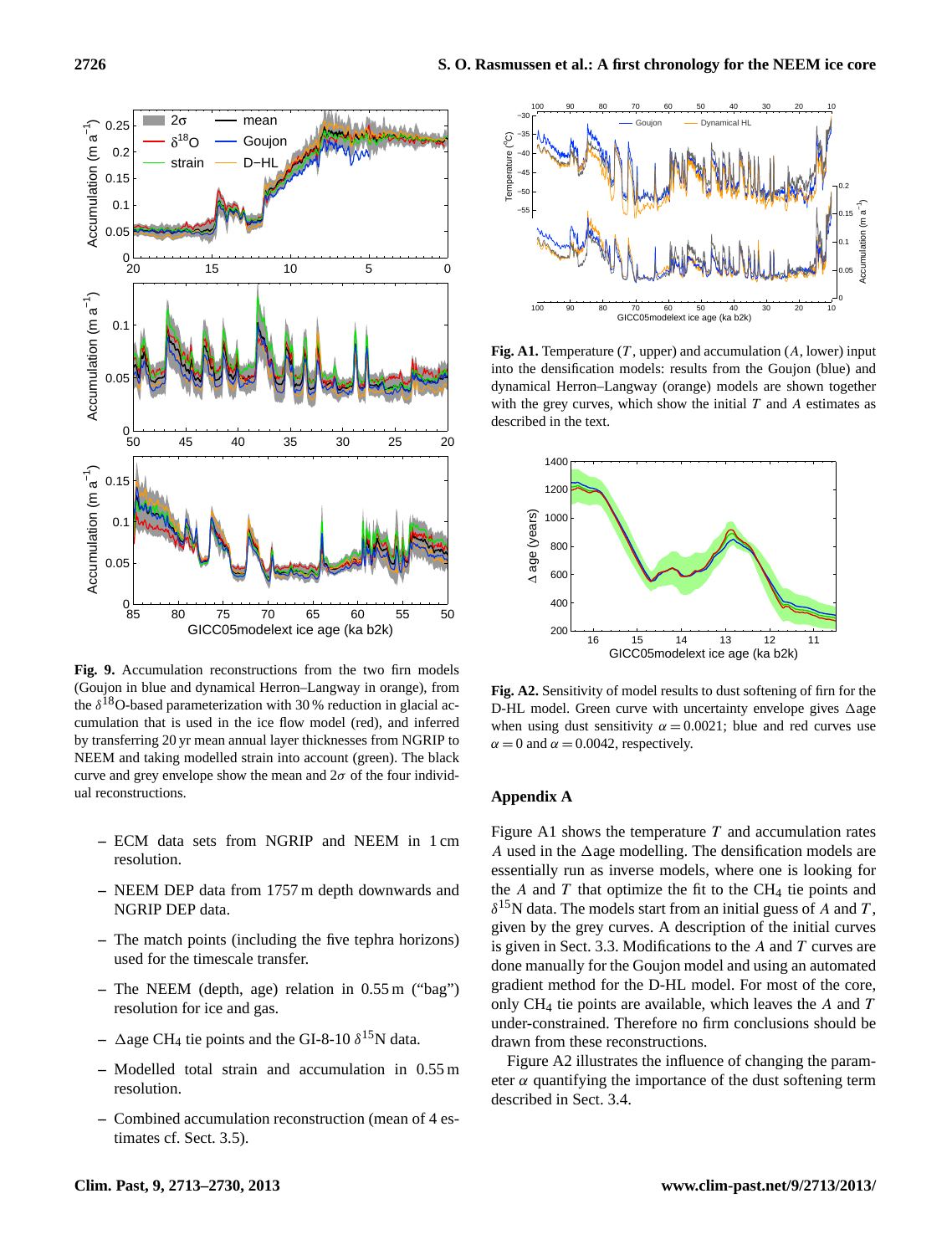*Acknowledgements.* We thank the many individuals and organisations involved in logistics, drill development, drilling, as well as ice-core processing and analysis in the field and in our laboratories. NEEM is directed and organized by the Centre of Ice and Climate at the Niels Bohr Institute and US NSF, Office of Polar Programs. It is supported by funding agencies and institutions in Belgium (FNRS-CFB and FWO), Canada (NRCan/GSC), China (CAS), Denmark (FI), France (IPEV, CNRS/INSU, CEA and ANR), Germany (AWI), Iceland (RannIs), Japan (NIPR), South Korea (KOPRI), The Netherlands (NWO/ALW), Sweden (VR), Switzerland (SNF), the United Kingdom (NERC) and the USA (US NSF, Office of Polar Programs) and the EU Seventh Framework programmes Past4Future (FP7/2007–2013 grant agreement no. 243908), WaterundertheIce, and ERC TRACE. This is Past4Future contribution no. 62 and NEEM publication no. 32.

Edited by: A. N. LeGrande

#### **References**

- Abbott, P. M. and Davies, S. M.: Volcanism and the Greenland ice-cores: the tephra record, Earth-Sci. Rev., 115, 173–191, doi[:10.1016/j.earscirev.2012.09.001,](http://dx.doi.org/10.1016/j.earscirev.2012.09.001) 2012.
- Abbott, P. M., Davies, S. M., Steffensen, J. P., Pearce, N. J. G., Bigler, M., Johnsen, S. J., Seierstad, I. K., Svensson, A., and Wastegård, S.: A detailed framework of Marine Isotope Stages 4 and 5 volcanic events recorded in two Greenland ice-cores, Quaternary Sci. Rev., 36, 59–77, doi[:10.1016/j.quascirev.2011.05.001,](http://dx.doi.org/10.1016/j.quascirev.2011.05.001) 2012.
- Alley, R. B., Meese, D. A., Shuman, C. A., Gow, A. J., Taylor, K. C., Grootes, P. M., White, J. W. C., Ram, M., Waddington, E. D., Mayewski, P. A., and Zielinski, G. A.: Abrupt increase in Greenland snow accumulation at the end of the Younger Dryas event, Nature, 362, 527–529, 1993.
- Andersen, K. K., Ditlevsen, P. D., Rasmussen, S. O., Clausen, H. B., Vinther, B. M., Johnsen, S. J., and Steffensen, J. P.: Retrieving a common accumulation record from Greenland ice cores for the past 1800 years, J. Geophys. Res., 111, D15106, doi[:10.1029/2005jd006765,](http://dx.doi.org/10.1029/2005jd006765) 2006a.
- Andersen, K. K., Svensson, A., Rasmussen, S. O., Steffensen, J. P., Johnsen, S. J., Bigler, M., Röthlisberger, R., Ruth, U., Siggaard-Andersen, M.-L., Dahl-Jensen, D., Vinther, B. M., and Clausen, H. B.: The Greenland Ice Core Chronology 2005, 15–42 ka. Part 1: constructing the time scale, Quaternary Sci. Rev., 25, 3246– 3257, 2006b.
- Arnaud, L., Barnola, J. M., and Duval, P.: Physical modeling of the densification of snow/firn and ice in the upper part of polar ice sheets, in: Physics of Ice Core Records, edited by: Hondoh, T., Hokkaido University Press, Sapporo, 2000.
- Begét, J., Mason, O., and Anderson, P.: Age, extent and climatic significance of the c. 3400 BP Aniakchak tephra, western Alaska, USA, Holocene, 2, 51–56, 1992.
- Bintanja, R. and van de Wal, R. S. W.: North American ice-sheet dynamics and the onset of 100,000-year glacial cycles, Nature, 454, 869–872, doi[:10.1038/nature07158,](http://dx.doi.org/10.1038/nature07158) 2008.
- Blockley, S. P. E., Lane, C. S., Hardiman, M., Rasmussen, S. O., Seierstad, I. K., Steffensen, J. P., Svensson, A., Lotter, A. F., Turney, C. S. M., and Bronk Ramsey, C.: Synchronisation of palaeoenvironmental records over the last 60,000 years, and an

extended INTIMATE event stratigraphy to 48,000 b2k, Quaternary Sci. Rev., 36, 2–10, doi[:10.1016/j.quascirev.2011.09.017,](http://dx.doi.org/10.1016/j.quascirev.2011.09.017) 2012.

- Borchardt, G. A., Aruscavage, P. J., and Millard, H. T.: Correlation of the Bishop Ash, a Pleistocene marker bed, using instrumental neutron activation analysis, J. Sediment. Res., 42, 301–306, doi[:10.1306/74d72527-2b21-11d7-8648000102c1865d,](http://dx.doi.org/10.1306/74d72527-2b21-11d7-8648000102c1865d) 1972.
- Bourne, A. J., Davies, S. M., Abbott, P. M., Rasmussen, S. O., Steffensen, J. P., and Svensson, A.: Revisiting the Faroe Marine Ash Zone III in two Greenland ice cores: implications for marine-ice correlations, J. Quaternary Sci., 28, 641–646, doi[:10.1002/jqs.2663,](http://dx.doi.org/10.1002/jqs.2663) 2013.
- Buchardt, S. L.: Basal melting and Eemian ice along the main ice ridge in northern Greenland, Centre for Ice and Climate, Niels Bohr Institute, University of Copenhagen, [http://www.](http://www.iceandclimate.dk/publications/) [iceandclimate.dk/publications/,](http://www.iceandclimate.dk/publications/) 122 pp., 2009.
- Buizert, C., Martinerie, P., Petrenko, V. V., Severinghaus, J. P., Trudinger, C. M., Witrant, E., Rosen, J. L., Orsi, A. J., Rubino, M., Etheridge, D. M., Steele, L. P., Hogan, C., Laube, J. C., Sturges, W. T., Levchenko, V. A., Smith, A. M., Levin, I., Conway, T. J., Dlugokencky, E. J., Lang, P. M., Kawamura, K., Jenk, T. M., White, J. W. C., Sowers, T., Schwander, J., and Blunier, T.: Gas transport in firn: multiple-tracer characterisation and model intercomparison for NEEM, Northern Greenland, Atmos. Chem. Phys., 12, 4259–4277, doi[:10.5194/acp-12-4259-2012,](http://dx.doi.org/10.5194/acp-12-4259-2012) 2012.
- Buizert, C., Sowers, T., and Blunier, T.: Assessment of diffusive isotopic fractionation in polar firn, and application to ice core trace gas records, Earth Planet. Sc. Lett., 361, 110–119, doi[:10.1016/j.epsl.2012.11.039,](http://dx.doi.org/10.1016/j.epsl.2012.11.039) 2013.
- Capron, E., Landais, A., Lemieux-Dudon, B., Schilt, A., Masson-Delmotte, V., Buiron, D., Chappellaz, J., Dahl-Jensen, D., Johnsen, S., Leuenberger, M., Loulergue, L., and Oerter, H.: Synchronising EDML and NorthGRIP ice cores using  $\delta^{18}$ O of atmospheric oxygen  $(\delta^{18}O_{atm})$  and CH<sub>4</sub> measurements over MIS5 (80–123 kyr), Quaternary Sci. Rev., 29, 222–234, doi[:10.1016/j.quascirev.2009.07.014,](http://dx.doi.org/10.1016/j.quascirev.2009.07.014) 2010.
- Chappellaz, J., Stowasser, C., Blunier, T., Baslev-Clausen, D., Brook, E. J., Dallmayr, R., Faïn, X., Lee, J. E., Mitchell, L. E., Pascual, O., Romanini, D., Rosen, J., and Schüpbach, S.: Highresolution glacial and deglacial record of atmospheric methane by continuous-flow and laser spectrometer analysis along the NEEM ice core, Clim. Past, 9, 2579–2593, doi[:10.5194/cp-9-](http://dx.doi.org/10.5194/cp-9-2579-2013) [2579-2013,](http://dx.doi.org/10.5194/cp-9-2579-2013) 2013.
- Coulter, S. E., Pilcher, J. R., Plunkett, G., Baillie, M., Hall, V. A., Steffensen, J. P., Vinther, B. M., Clausen, H. B., and Johnsen, S. J.: Holocene tephras highlight complexity of volcanic signals in Greenland ice cores, J. Geophys. Res.-Atmos., 117, D21303, doi[:10.1029/2012JD017698,](http://dx.doi.org/10.1029/2012JD017698) 2012.
- Dahl-Jensen, D., Gundestrup, N., Miller, H., Watanabe, O., Johnsen, S. J., Steffensen, J. P., Clausen, H. B., Svensson, A., and Larsen, L. B.: The NorthGRIP deep drilling program, Ann. Glaciol., 35, 1–4, 2002.
- Dansgaard, W. and Johnsen, S. J.: A flow model and a time scale for the ice core from Camp Century, Greenland, J. Glaciol., 8, 215–223, 1969.
- Davies, S. M., Wastegård, S., Rasmussen, T. L., Svensson, A., Johnsen, S. J., Steffensen, J. P., and Andersen, K. K.: Identification of the Fugloyarbanki tephra in the NGRIP ice core: a key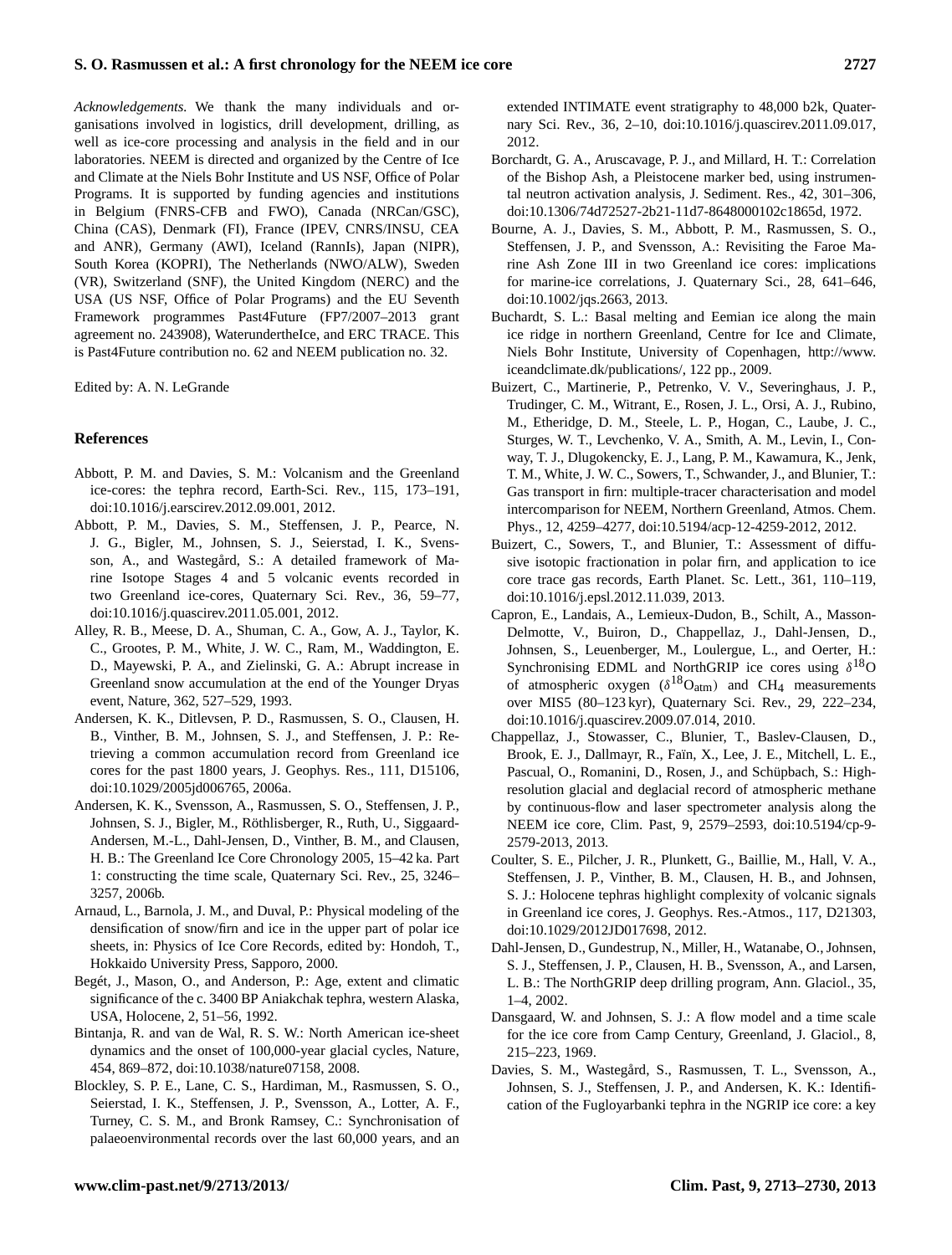tie-point for marine and ice-core sequences during the last glacial period, J. Quaternary Sci., 23, 409–414, 2008.

- Davies, S. M., Wastegaard, S., Abbott, P. M., Barbante, C., Bigler, M., Johnsen, S. J., Rasmussen, T. L., Steffensen, J. P., and Svensson, A.: Tracing volcanic events in the NGRIP ice-core and synchronising North Atlantic marine records during the last glacial period, Earth Planet. Sc. Lett., 294, 69–79, doi[:10.1016/j.epsl.2010.03.004,](http://dx.doi.org/10.1016/j.epsl.2010.03.004) 2010.
- Fuhrer, K., Neftel, A., Anklin, M., and Maggi, V.: Continuous measurements of hydrogen peroxide, formaldehyde, calcium and ammonium concentrations along the new GRIP ice core from Summit, Central Greenland, Atmos. Environ., A27, 1873–1880, 1993.
- Fuhrer, K., Neftel, A., Anklin, M., Staffelbach, T., and Legrand, M.: High-resolution ammonium ice core record covering a complete glacial-interglacial cycle, J. Geophys. Res.-Atmos., 101, 4147– 4164, 1996.
- Goujon, C., Barnola, J.-M., and Ritz, C.: Modeling the densification of polar firn including heat diffusion: Application to close-off characteristics and gas isotopic fractionation for Antarctica and Greenland sites, J. Geophys. Res., 108, 4792, doi[:10.1029/2002JD003319,](http://dx.doi.org/10.1029/2002JD003319) 2003.
- Guillevic, M., Bazin, L., Landais, A., Kindler, P., Orsi, A., Masson-Delmotte, V., Blunier, T., Buchardt, S. L., Capron, E., Leuenberger, M., Martinerie, P., Prié, F., and Vinther, B. M.: Spatial gradients of temperature, accumulation and  $\delta^{18}O$ -ice in Greenland over a series of Dansgaard-Oeschger events, Clim. Past, 9, 1029–1051, doi[:10.5194/cp-9-1029-2013,](http://dx.doi.org/10.5194/cp-9-1029-2013) 2013.
- Hammer, C. U.: Acidity of polar ice cores in relation to absolute dating, past volcanism, and radio-echoes, J. Glaciol., 25, 359– 372, 1980.
- Hayward, C.: High spatial resolution electron probe microanalysis of tephras and melt inclusions without beaminduced chemical modification, Holocene, 22, 119–125, doi[:10.1177/0959683611409777,](http://dx.doi.org/10.1177/0959683611409777) 2012.
- Herron, M. M. and Langway, C. C., Jr.: Firn densification: An empirical model, J. Glaciol., 25, 373–385, 1980.
- Huber, C., Leuenberger, M., Spahni, R., Flückiger, J., Schwander, J., Stocker, T. F., Johnsen, S., Landais, A., and Jouzel, J.: Isotope calibrated Greenland temperature record over Marine Isotope Stage 3 and its relation to CH<sub>4</sub>, Earth Planet. Sc. Lett., 243, 504–519, 2006.
- Hvidberg, C. S., Steffensen, J. P., Clausen, H. B., Shoji, H., and Kipfstuhl, J.: The NorthGRIP ice-core logging procedure: Description and evaluation, Ann. Glaciol., 35, 5–8, 2002.
- Hörhold, M. W., Laepple, T., Freitag, J., Bigler, M., Fischer, H., and Kipfstuhl, S.: On the impact of impurities on the densification of polar firn, Earth Planet. Sc. Lett., 325–326, 93–99, doi[:10.1016/j.epsl.2011.12.022,](http://dx.doi.org/10.1016/j.epsl.2011.12.022) 2012.
- Johnsen, S., Dahl-Jensen, D., Dansgaard, W., and Gundestrup, N.: Greenland palaeotemperatures derived from GRIP bore hole temperature and ice core isotope profiles, Tellus B, 47, 624–629, 1995.
- Landais, A., Caillon, N., Goujon, C., Grachev, A. M., Barnola, J. M., Chappellaz, J., Jouzel, J., Masson-Delmotte, V., and Leuenberger, M.: Quantification of rapid temperature change during DO event 12 and phasing with methane inferred from air isotopic measurements, Earth Planet. Sc. Lett., 225, 221–232, 2004.
- Landais, A., Barnola, J. M., Kawamura, K., Caillon, N., Delmotte, M., Van Ommen, T., Dreyfus, G., Jouzel, J., Masson-Delmotte, V., Minster, B., Freitag, J., Leuenberger, M., Schwander, J., Huber, C., Etheridge, D., and Morgan, V.: Firn-air  $\delta^{15}N$  in modern polar sites and glacial-interglacial ice: a model-data mismatch during glacial periods in Antarctica?, Quaternary Sci. Rev., 25, 49–62, doi[:10.1016/j.quascirev.2005.06.007,](http://dx.doi.org/10.1016/j.quascirev.2005.06.007) 2006.
- Lemieux-Dudon, B., Blayo, E., Petit, J. R., Waelbroeck, C., Svensson, A., Ritz, C., Barnola, J. M., Narcisi, B. M., and Parrenin, F.: Consistent dating for Antarctic and Greenland ice cores, Quaternary Sci. Rev., 29, 8–20, doi[:10.1016/j.quascirev.2009.11.010,](http://dx.doi.org/10.1016/j.quascirev.2009.11.010) 2010.
- Leuenberger, M., Lang, C., and Schwander, J.: Delta <sup>15</sup>N measurements as a calibration tool for the paleothermometer and gas-ice age differences: A case study for the 8200 B.P. event on GRIP ice, J. Geophys. Res., 104, 22163–22170, 1999.
- Lowe, J. J., Rasmussen, S. O., Bjorck, S., Hoek, W. Z., Steffensen, J. P., Walker, M. J. C., Yu, Z. C., and Grp, I.: Synchronisation of palaeoenvironmental events in the North Atlantic region during the Last Termination: a revised protocol recommended by the INTIMATE group, Quaternary Sci. Rev., 27, 6– 17, doi[:10.1016/j.quascirev.2007.09.016,](http://dx.doi.org/10.1016/j.quascirev.2007.09.016) 2008.
- Martinerie, P., Lipenkov, V. Y., Raynaud, D., Chappellaz, J., Barkov, N. I., and Lorius, C.: Air content paleo record in the Vostok ice core (Antarctica): A mixed record of climatic and glaciological parameters, J. Geophys. Res., 99, 10565–10576, 1994.
- Mitchell, L. E., Brook, E. J., Sowers, T., McConnell, J. R., and Taylor, K.: Multidecadal variability of atmospheric methane, 1000–1800 C.E, J. Geophys. Res.-Biogeo., 116, G02007, doi[:10.1029/2010JG001441,](http://dx.doi.org/10.1029/2010JG001441) 2011.
- Moore, J. C., Wolff, E. W., Clausen, H. B., and Hammer, C. U.: The chemical basis for the electrical stratigraphy of ice, J. Geophys. Res., 97, 1887–1896, 1992.
- Moore, J. C., Wolff, E. W., Clausen, H. B., Hammer, C. U., Legrand, M. R., and Fuhrer, K.: Electrical response of the Summit-Greenland ice core to ammonium, sulphuric acid, and hydrochloric acid, Geophys. Res. Lett., 21, 565–568, 1994.
- Mortensen, A. K., Bigler, M., Grönvold, K., Steffensen, J. P., and Johnsen, S. J.: Volcanic ash layers from the Last Glacial Termination in the NGRIP ice core, J. Quaternary Sci., 20, 209–219, 2005.
- Narcisi, B., Petit, J. R., Delmonte, B., Basile-Doelsch, I., and Maggi, V.: Characteristics and sources of tephra layers in the EPICA-Dome C ice record (East Antarctica): Implications for past atmospheric circulation and ice core stratigraphic correlations, Earth Planet. Sc. Lett., 239, 253–265, doi[:10.1016/j.epsl.2005.09.005,](http://dx.doi.org/10.1016/j.epsl.2005.09.005) 2005.
- Narcisi, B., Petit, J. R., Delmonte, B., Scarchilli, C., and Stenni, B.: A 16,000-yr tephra framework for the Antarctic ice sheet: a contribution from the new Talos Dome core, Quaternary Sci. Rev., 49, 52–63, doi[:10.1016/j.quascirev.2012.06.011,](http://dx.doi.org/10.1016/j.quascirev.2012.06.011) 2012.
- NEEM community members: Eemian interglacial reconstructed from a Greenland folded ice core, Nature, 493, 489–494, doi[:10.1038/nature11789,](http://dx.doi.org/10.1038/nature11789) 2013.
- Neftel, A., Andrée, M., Schwander, J., Stauffer, B., and Hammer, C. U.: Measurements of a kind of DC-conductivity on cores from Dye 3, in: Greenland Ice Core: Geophysics, Geochemistry, and the Environment, edited by: Langway, Jr., C. C., Oeschger, H.,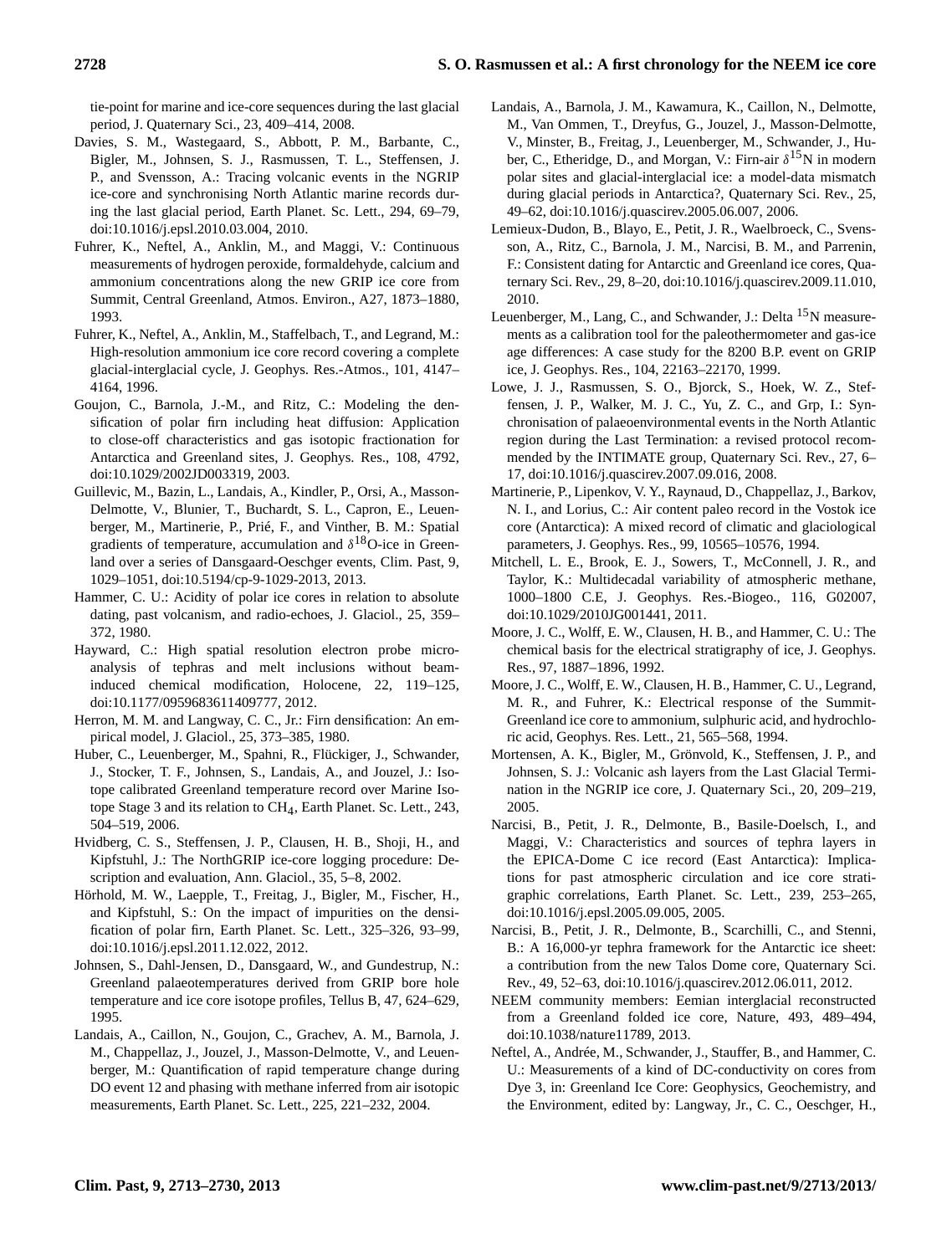## **S. O. Rasmussen et al.: A first chronology for the NEEM ice core 2729**

and Dansgaard, W., Geophys. Monogr. Ser., vol. 33, American Geophysical Union (AGU), Washington D. C., 32–38, 1985.

- North Greenland Ice Core Project members: High-resolution record of Northern Hemisphere climate extending into the last interglacial period, Nature, 431, 147–151, 2004.
- Perkins, M. E., Nash, W. P., Brown, F. H., and Fleck, R. J.: Fallout tuffs of Trapper Creek, Idaho – A record of Miocene explosive volcanism in the Snake River Plain volcanic province, Geol. Soc. Am. Bull., 107, 1484–1506, 1995.
- Perkins, M. E., Brown, F. H., Nash, W. P., Williams, S. K., and McIntosh, W.: Sequence, age, and source of silicic fallout tuffs in middle to late Miocene basins of the northern Basin and Range province, Geol. Soc. Am. Bull., 110, 344–360, doi[:10.1130/0016-7606\(1998\)110<0344:saasos>2.3.co;2,](http://dx.doi.org/10.1130/0016-7606(1998)110%3C0344:saasos%3E2.3.co;2) 1998.
- Rasmussen, S. O., Andersen, K. K., Svensson, A. M., Steffensen, J. P., Vinther, B. M., Clausen, H. B., Siggaard-Andersen, M.- L., Johnsen, S. J., Larsen, L. B., Dahl-Jensen, D., Bigler, M., Röthlisberger, R., Fischer, H., Goto-Azuma, K., Hansson, M. E., and Ruth, U.: A new Greenland ice core chronology for the last glacial termination, J. Geophys. Res., 111, D06102, doi[:10.1029/2005JD006079,](http://dx.doi.org/10.1029/2005JD006079) 2006.
- Rasmussen, S. O., Seierstad, I. K., Andersen, K. K., Bigler, M., Dahl-Jensen, D., and Johnsen, S. J.: Synchronization of the NGRIP, GRIP, and GISP2 ice cores across MIS 2 and palaeoclimatic implications, Quaternary Sci. Rev., 27, 18–28, doi[:10.1016/j.quascirev.2007.01.016,](http://dx.doi.org/10.1016/j.quascirev.2007.01.016) 2008.
- Ritz, C.: Interpretation of the temperature profile measured at Vostok, East Antarctica, Ann. Glaciol., 12, 138–144, 1989.
- Rosen, J., Brook, E., Severinghaus, J., Blunier, T., Mitchell, L., Lee, J., Edwards, J., and Gkinis, V.: Synchronous Global Climate Changes at the Bølling Transition from the Greenland NEEM Ice Core, Nat. Geosci., submitted, 2013.
- Ruth, U., Wagenbach, D., Steffensen, J. P., and Bigler, M.: Continuous record of microparticle concentration and size distribution in the central Greenland NGRIP ice core during the last glacial period, J. Geophys. Res., 108, 4098, doi[:10.1029/2002JD002376,](http://dx.doi.org/10.1029/2002JD002376) 2003.
- Schupbach, S., Federer, U., Kaufmann, P. R., Hutterli, M. A., Buiron, D., Blunier, T., Fischer, H., and Stocker, T. F.: A New Method for High-Resolution Methane Measurements on Polar Ice Cores Using Continuous Flow Analysis, Environ. Sci. Technol., 43, 5371–5376, doi[:10.1021/es9003137,](http://dx.doi.org/10.1021/es9003137) 2009.
- Schwander, J. and Stauffer, B.: Age difference between polar ice and the air trapped in its bubbles, Nature, 311, 45–47, 1984.
- Schwander, J., Sowers, T., Barnola, J.-M., Blunier, T., Fuchs, A., and Malaizé, B.: Age scale of the air in the Summit ice: Implication for glacial-interglacial temperature change, J. Geophys. Res., 102, 19483–19493, 1997.
- Severinghaus, J. P., Sowers, T., Brook, E. J., Alley, R. B., and Bender, M. L.: Timing of abrupt climate change at the end of the Younger Dryas interval from thermally fractionated gases in polar ice, Nature, 391, 141–146, 1998.
- Severinghaus, J. P. and Brook, E. J.: Abrupt climate change at the end of the last glacial period inferred from trapped air in polar ice, Science, 286, 930–934, 1999.
- Sowers, T., Bender, M., Raynaud, D., and Korotkevich, Y. S.:  $\delta^{15}$ N of N<sub>2</sub> in air trapped in polar ice: A tracer of gas transport in the firn and a possible constraint on ice age-gas

age differences, J. Geophys. Res.-Atmos., 97, 15683–15697, doi[:10.1029/92JD01297,](http://dx.doi.org/10.1029/92JD01297) 1992.

- Stowasser, C., Buizert, C., Gkinis, V., Chappellaz, J., Schüpbach, S., Bigler, M., Faïn, X., Sperlich, P., Baumgartner, M., Schilt, A., and Blunier, T.: Continuous measurements of methane mixing ratios from ice cores, Atmos. Meas. Tech., 5, 999–1013, doi[:10.5194/amt-5-999-2012,](http://dx.doi.org/10.5194/amt-5-999-2012) 2012.
- Svensson, A., Andersen, K. K., Bigler, M., Clausen, H. B., Dahl-Jensen, D., Davies, S. M., Johnsen, S. J., Muscheler, R., Rasmussen, S. O., Röthlisberger, R., Steffensen, J. P., and Vinther, B. M.: The Greenland Ice Core Chronology 2005, 15–42 ka. Part 2: comparison to other records, Quaternary Sci. Rev., 25, 3258– 3267, 2006.
- Svensson, A., Andersen, K. K., Bigler, M., Clausen, H. B., Dahl-Jensen, D., Davies, S. M., Johnsen, S. J., Muscheler, R., Parrenin, F., Rasmussen, S. O., Röthlisberger, R., Seierstad, I., Steffensen, J. P., and Vinther, B. M.: A 60 000 year Greenland stratigraphic ice core chronology, Clim. Past, 4, 47–57, doi[:10.5194/cp-4-47-](http://dx.doi.org/10.5194/cp-4-47-2008) [2008,](http://dx.doi.org/10.5194/cp-4-47-2008) 2008.
- Taylor, K. C., Mayewski, P. A., Twickler, M. S., and Whitlow, S. I.: Biomass burning recorded in the GISP2 ice core: A record from eastern Canada?, Holocene, 6, 1–6, 1996.
- Vallelonga, P., Bertagna, G., Blunier, T., Kjær, H. A., Popp, T. J., Rasmussen, S. O., Steffensen, J. P., Stowasser, C., Svensson, A. S., Warming, E., Winstrup, M., Bigler, M., and Kipfstuhl, S.: Duration of Greenland Stadial 22 and ice-gas  $\triangle$ age from counting of annual layers in Greenland NGRIP ice core, Clim. Past, 8, 1839–1847, doi[:10.5194/cp-8-1839-2012,](http://dx.doi.org/10.5194/cp-8-1839-2012) 2012.
- Veres, D., Bazin, L., Landais, A., Toyé Mahamadou Kele, H., Lemieux-Dudon, B., Parrenin, F., Martinerie, P., Blayo, E., Blunier, T., Capron, E., Chappellaz, J., Rasmussen, S. O., Severi, M., Svensson, A., Vinther, B., and Wolff, E. W.: The Antarctic ice core chronology (AICC2012): an optimized multi-parameter and multi-site dating approach for the last 120 thousand years, Clim. Past Discuss., 8, 6011–6049, doi[:10.5194/cpd-8-6011-](http://dx.doi.org/10.5194/cpd-8-6011-2012) [2012,](http://dx.doi.org/10.5194/cpd-8-6011-2012) 2012.
- Vinther, B. M., Clausen, H. B., Johnsen, S. J., Rasmussen, S. O., Andersen, K. K., Buchardt, S. L., Dahl-Jensen, D., Seierstad, I. K., Siggaard-Andersen, M.-L., Steffensen, J. P., Svensson, A. M., Olsen, J., and Heinemeier, J.: A synchronized dating of three Greenland ice cores throughout the Holocene, J. Geophys. Res., 111, D13102, doi[:10.1029/2005JD006921,](http://dx.doi.org/10.1029/2005JD006921) 2006.
- Vinther, B. M., Clausen, H. B., Fisher, D. A., Koerner, R. M., Johnsen, S. J., Andersen, K. K., Dahl-Jensen, D., Rasmussen, S. O., Steffensen, J. P., and Svensson, A. M.: Synchronizing ice cores from the Renland and Agassiz ice caps to the Greenland Ice Core Chronology,, J. Geophys. Res., 113, D08115, doi[:10.1029/2005JD006921,](http://dx.doi.org/10.1029/2005JD006921) 2008.
- Vinther, B. M., Buchardt, S. L., Clausen, H. B., Dahl-Jensen, D., Johnsen, S. J., Fisher, D. A., Koerner, R. M., Raynaud, D., Lipenkov, V., Andersen, K. K., Blunier, T., Rasmussen, S. O., Steffensen, J. P., and Svensson, A. M.: Holocene thinning of the Greenland ice sheet, Nature, 461, 385–388, 2009.
- Waelbroeck, C., Labeyrie, L., Michel, E., Duplessy, J. C., Mc-Manus, J. F., Lambeck, K., Balbon, E., and Labracherie, M.: Sealevel and deep water temperature changes derived from benthic foraminifera isotopic records, Quaternary Sci. Res., 21, 295–305, 2002.